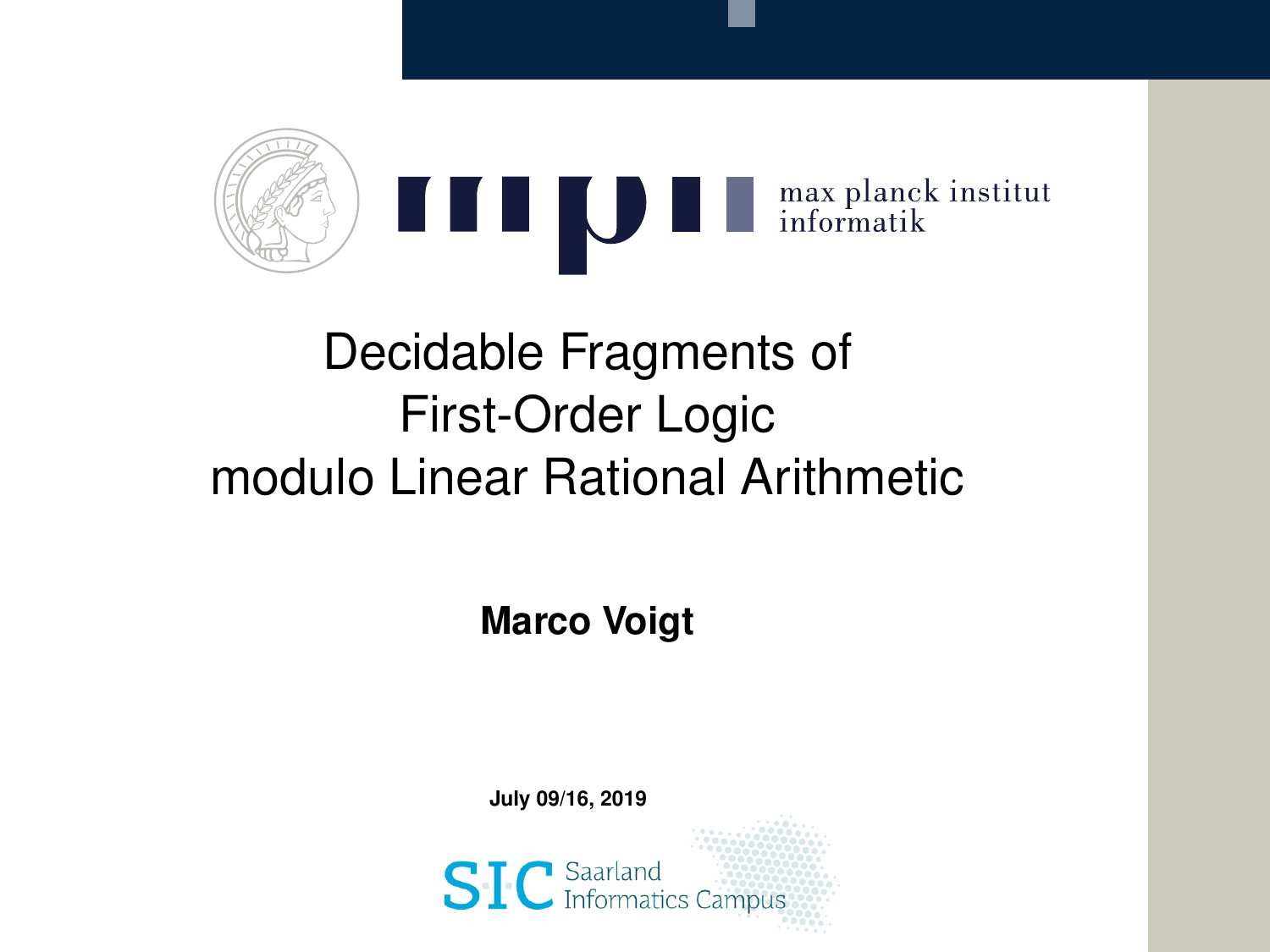### <span id="page-1-0"></span>Introduction

Our goal in the next two lectures is to identify decidable FOL(T) fragments beyond Bernays–Schönfinkel with simple bounds.

Since our approach will use model-theoretic arguments, we start with some basics illustrating the model-theoretic way of thinking:

- (1) reminder of FOL semantics
- (2) finite and infinite models
- (3) the finite model property for BS sentences
- (4) domain constraints and the Löwenheim–Skolem Theorem
- (5) the finite model property for monadic FO sentences

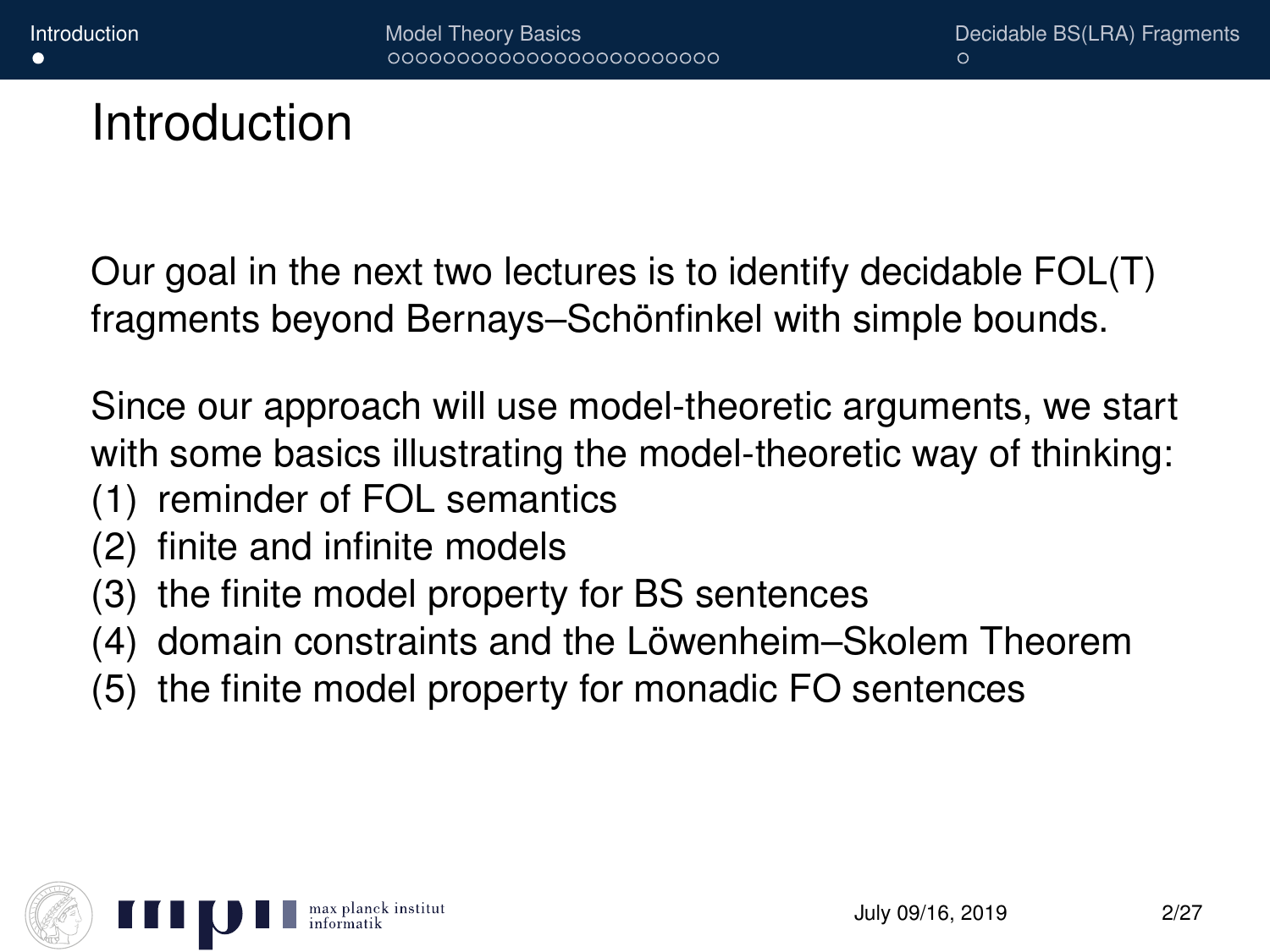# <span id="page-2-0"></span>1. Some Basics from Model Theory

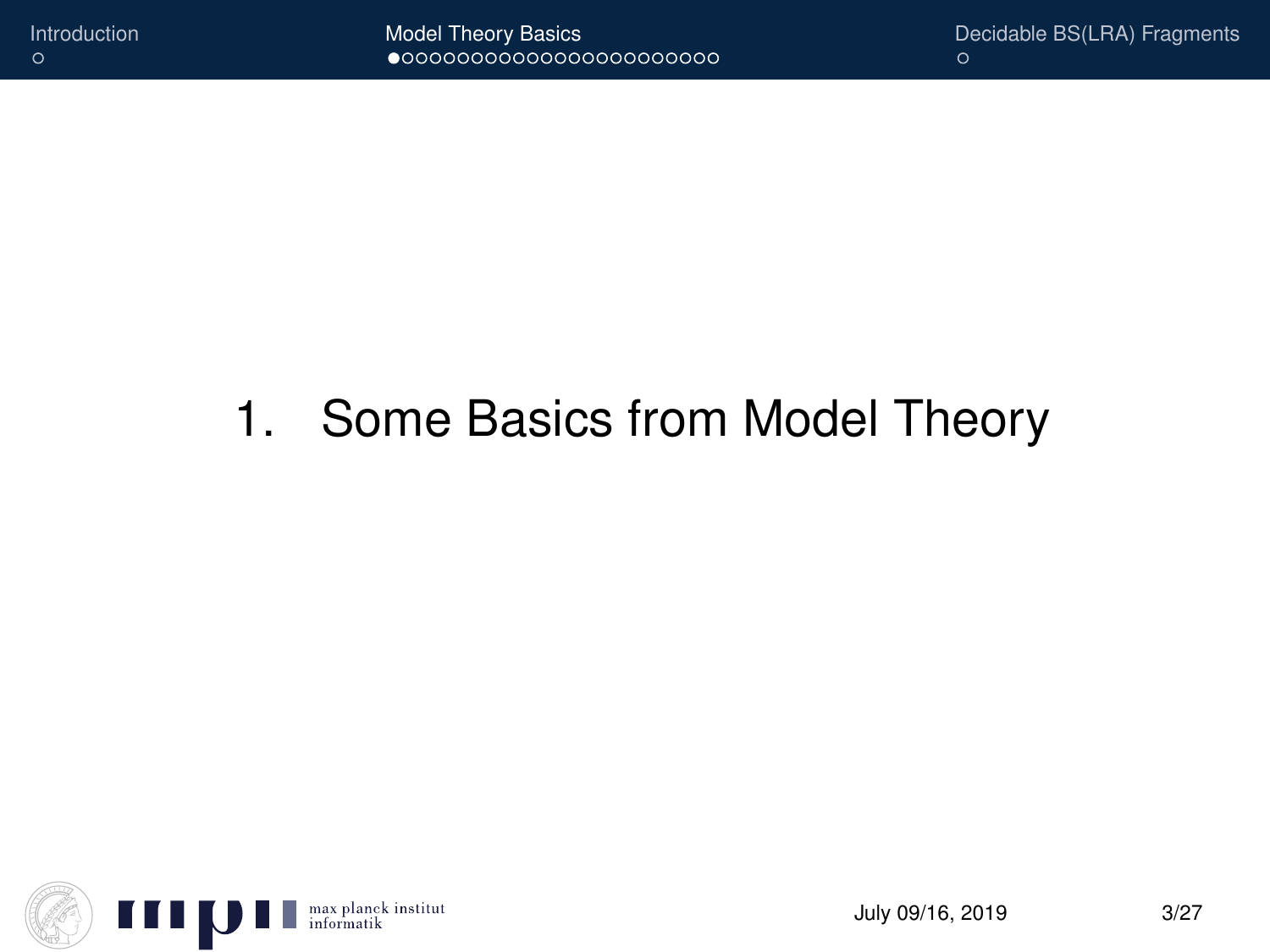### Reminder: Semantics of FOL formulas

Let  $\Sigma = (\Pi, \Omega)$  be a single-sorted signature, where

- $\blacksquare$  IT is a finite set of predicates
- $\blacksquare$  Ω is a finite set of functions

FO formulas over  $\Sigma$  are interpreted by  $\Sigma$ -structures.

#### Definition ( $\Sigma$ -algebra /  $\Sigma$ -interpretation /  $\Sigma$ -structure)

A Σ*-structure* A comprises (1) a nonempty set  $\mathcal{U}^{\mathcal{A}}$ , called *universe* or *domain*, (2) for every  $P \in \Pi$  with arity *m* a set  $P^{\mathcal{A}} \subseteq (\mathcal{U}^{\mathcal{A}})^m$ , (3) a for every constant  $c \in \Omega$  a domain element  $c^{\mathcal{A}} \in \mathcal{U}^{\mathcal{A}}$ , (4) for every  $f \in \Omega$  with arity  $m > 1$  a total function  $f^{\mathcal{A}}: (\mathcal{U}^{\mathcal{A}})^m \rightarrow \mathcal{U}^{\mathcal{A}}.$ 

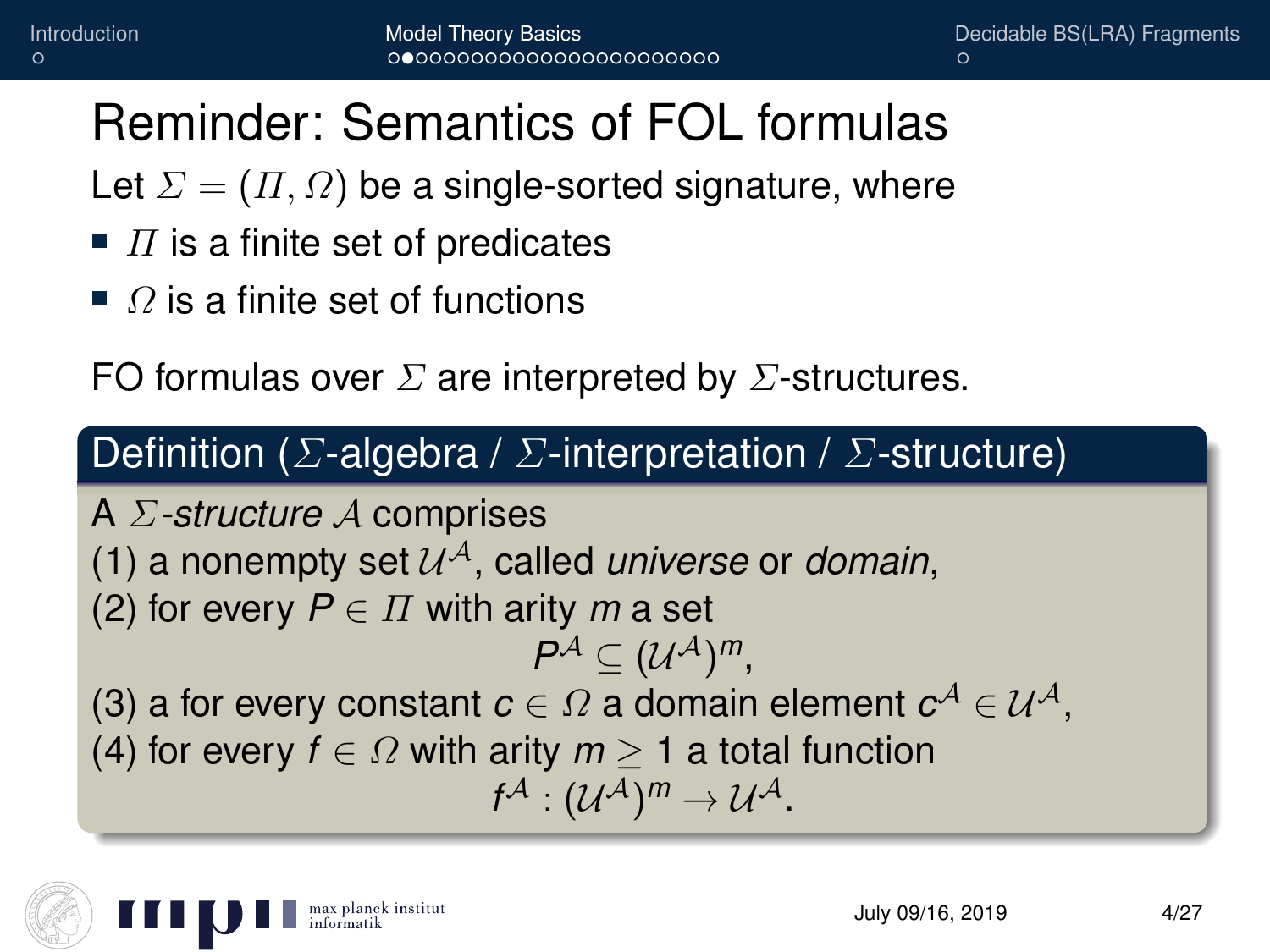### Reminder: Semantics of FOL formulas

Example:

Signature  $\Sigma = (\Omega, \Pi)$  with unary  $\mathbf{s} \in \Omega$  and binary  $\mathbf{E} \in \Pi$ . Consider the  $\Sigma$ -structure A with



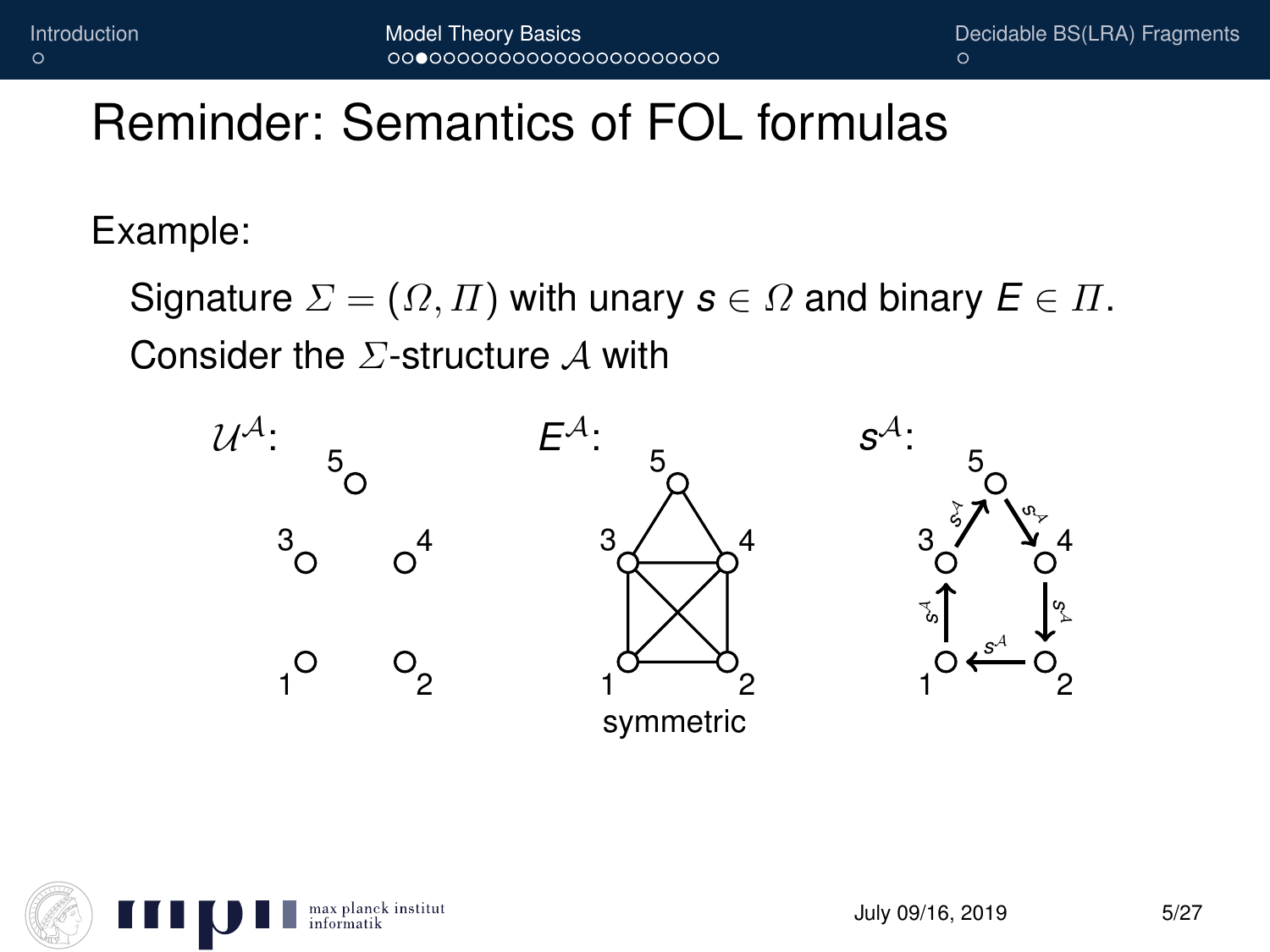### Reminder: Semantics of FOL formulas

### Definition (Satisfaction relation)

Given some  $\Sigma$ -structure A and a variable assignment  $\beta$ : Var  $\rightarrow$   $\mathcal{U}^{\mathcal{A}}$ , we define the *satisfaction relation*  $\models$  such that

$$
\mathcal{A}, \beta \models s \approx t \text{ iff } \mathcal{A}(\beta)(s) = \mathcal{A}(\beta)(t) \mathcal{A}, \beta \models P(s_1, \ldots, s_m) \text{ iff } (\mathcal{A}(\beta)(s_1), \ldots, \mathcal{A}(\beta)(s_m)) \in P^{\mathcal{A}}
$$

$$
\mathcal{A}, \beta \models \neg \varphi \text{ iff } \mathcal{A}, \beta \not\models \varphi
$$
\n
$$
\mathcal{A}, \beta \models \varphi \land \psi \text{ iff } \mathcal{A}, \beta \models \varphi \text{ and } \mathcal{A}, \beta \models \psi
$$
\n
$$
\mathcal{A}, \beta \models \varphi \lor \psi \text{ iff } \mathcal{A}, \beta \models \varphi \text{ or } \mathcal{A}, \beta \models \psi
$$
\n
$$
\mathcal{A}, \beta \models \forall x. \varphi \text{ iff } \mathcal{A}, \beta[x \mapsto a] \models \varphi \text{ for every } a \in \mathcal{U}^{\mathcal{A}}
$$
\n
$$
\mathcal{A}, \beta \models \exists x. \varphi \text{ iff } \mathcal{A}, \beta[x \mapsto a] \models \varphi \text{ for some } a \in \mathcal{U}^{\mathcal{A}}
$$

We write  $\varphi(\bar{x})$  to say that all free variables in  $\varphi$  belong to  $\bar{x}$ . If  $\varphi$ does not contain free variables, we call it a *sentence* and simply write  $A \models \varphi$  or  $A \not\models \varphi$ . In case of  $A \models \varphi$  we call A a *model* of  $\varphi$ . max planek institut<br>informatik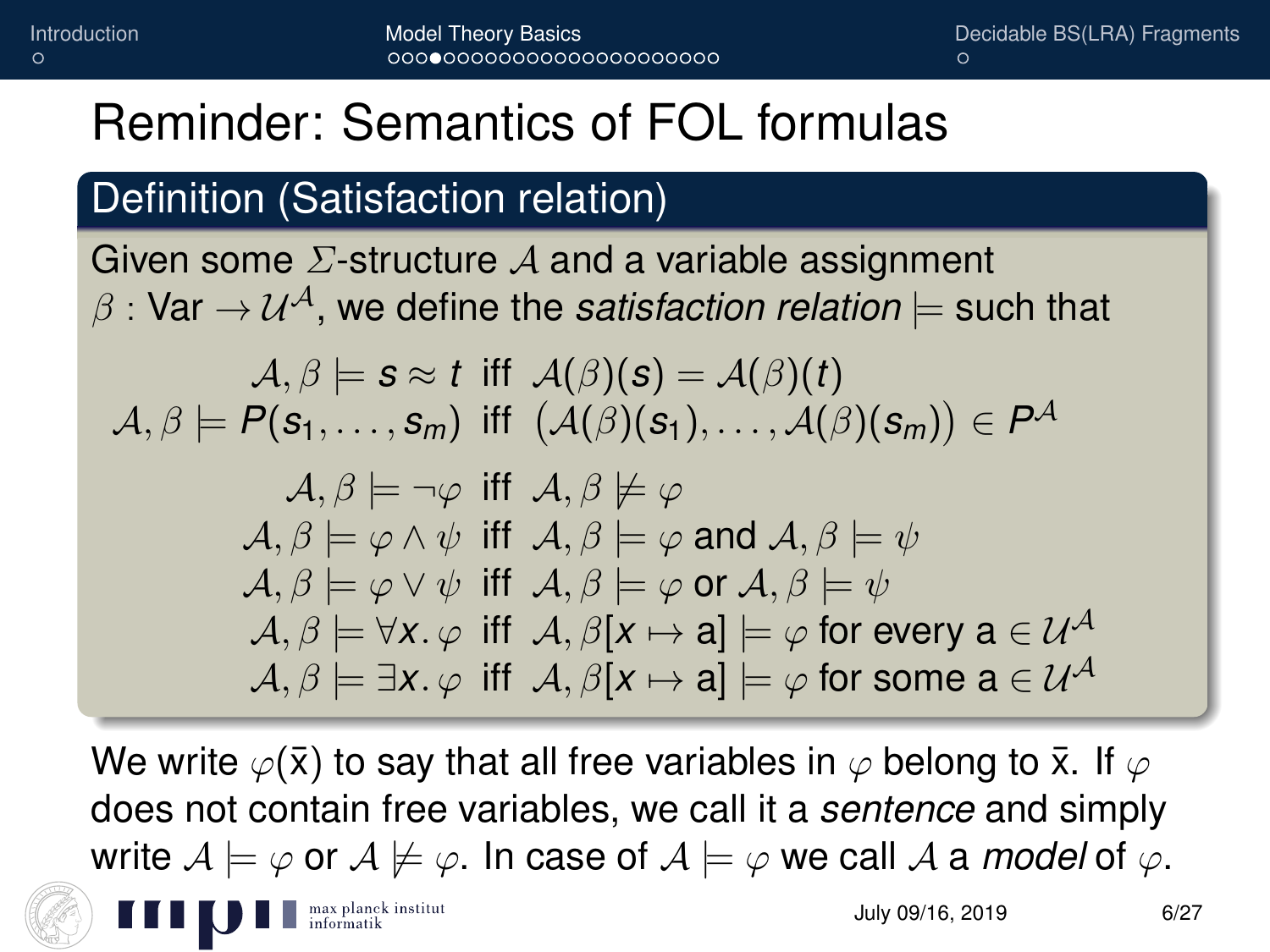## Reminder: Semantics of FOL formulas Example:

Signature  $\Sigma = (\Omega, \Pi)$  with unary  $s \in \Omega$  and binary  $\mathbf{E} \in \Pi$ . Consider the  $\Sigma$ -structure A with



We observe  $A \models \forall x \exists y$ .  $E(x, y)$   $A \models \forall xy$ .  $E(x, y) \rightarrow E(y, x)$  $A \not\models \exists z \forall x. s(x) \not\approx z \quad A \models \forall x. s(x) \not\approx x \land s(s(x)) \not\approx x$ 

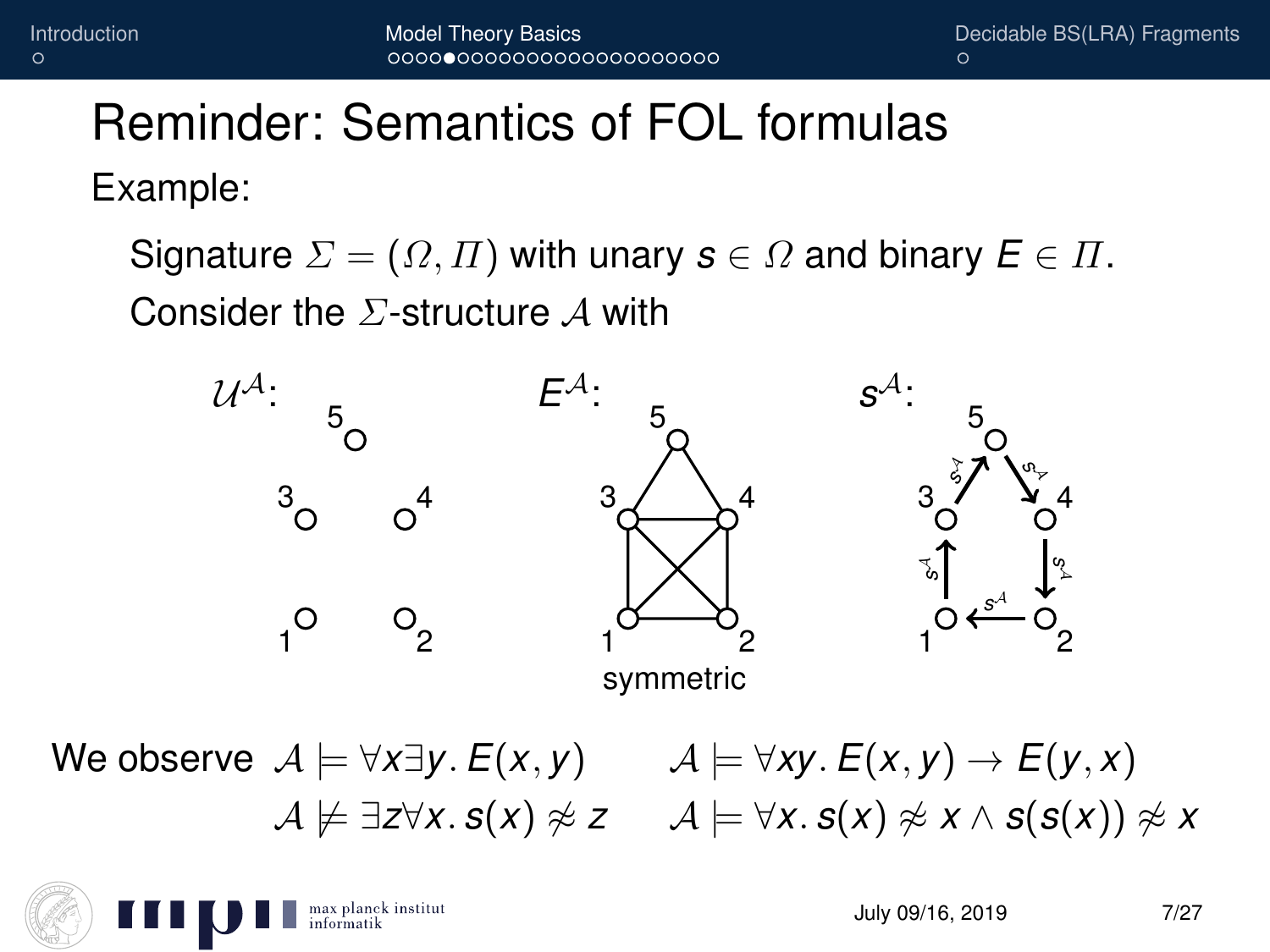### **Proposition**

There are satisfiable FO sentences that do not have finite models.

Proof: Consider the following *infinity axioms* [BGG97], Section 6.5

 $(\forall x \land \neg P(x, x)) \land (\forall xyz \land P(x, y) \land P(y, z) \rightarrow P(x, z)) \land (\forall x \exists y \land P(x, y))$ irreflexivity **transitivity** transitivity existence of

*P*-successors

$$
(\forall x. \neg P(x,x)) \land (\forall x \exists y. P(x,y) \land \forall z. P(y,z) \rightarrow P(x,z))
$$

 $(\exists v \forall x. f(x) \not\approx v) \land (\forall xy. f(x) \approx f(y) \rightarrow x \approx y)$ 

Each of these three sentences is satisfiable over infinite structures only.

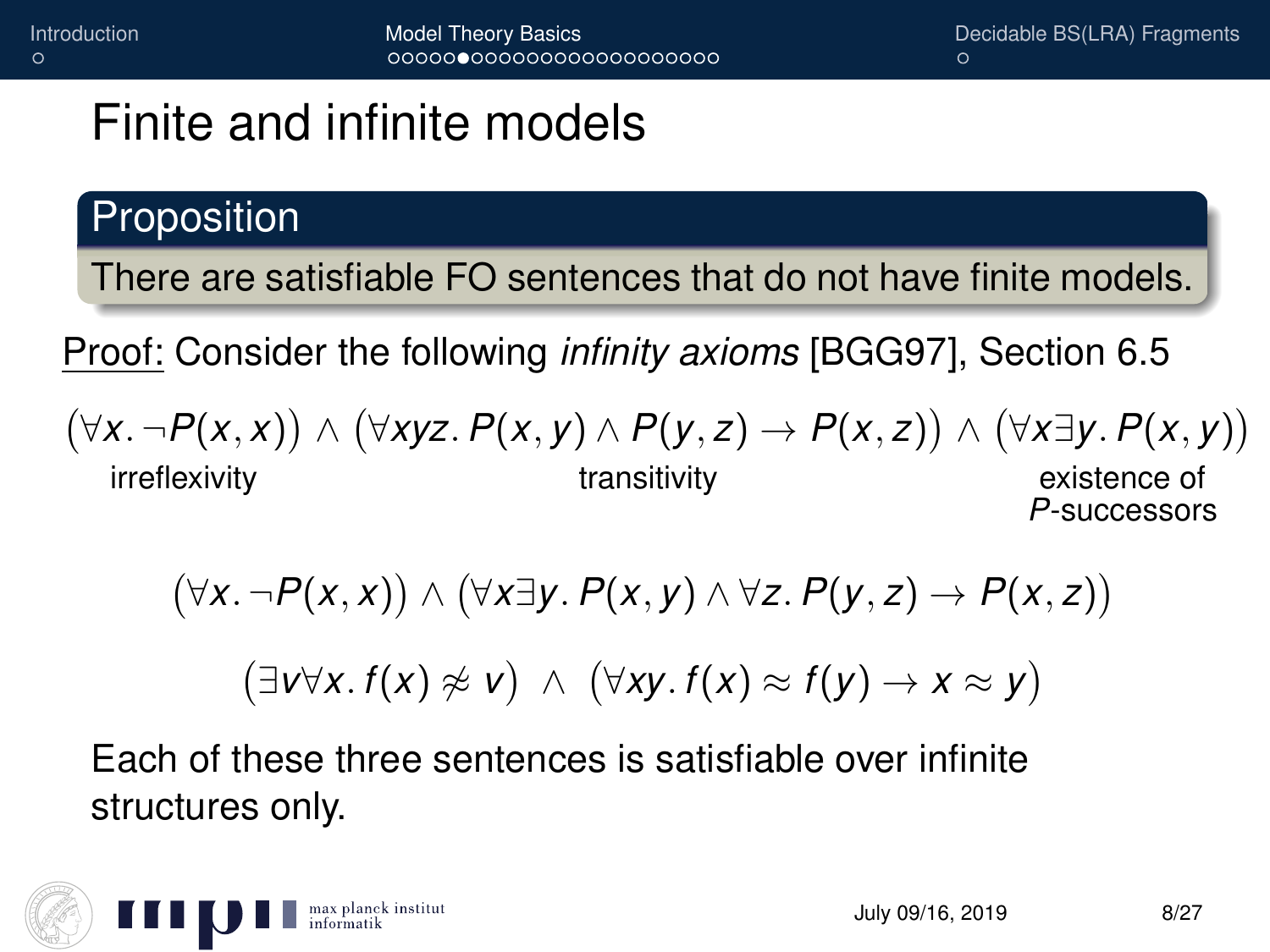### Definition (Finite model property)

Let  $\mathcal C$  be any class of FO sentences. We say that  $\mathcal C$  enjoys the *finite model property* if every satisfiable sentence in C has a model  $\mathcal A$  with a finite domain  $\mathcal U^{\mathcal A}.$ 

We shall see that every fragment of FOL enjoying the finite model property has a decidable satisfiability problem.

Two exemplary fragments:

```
Bernays–Schönfinkel (BS): ∃*∀* prenex sentences without \approx and
                without non-constant functions
```
monadic FO (MFO): all predicates are unary, no  $\approx$ , neither functions nor constants

We disallow equality only for simplicity and convenience. Moreover, constant symbols in MFO would not do any harm.

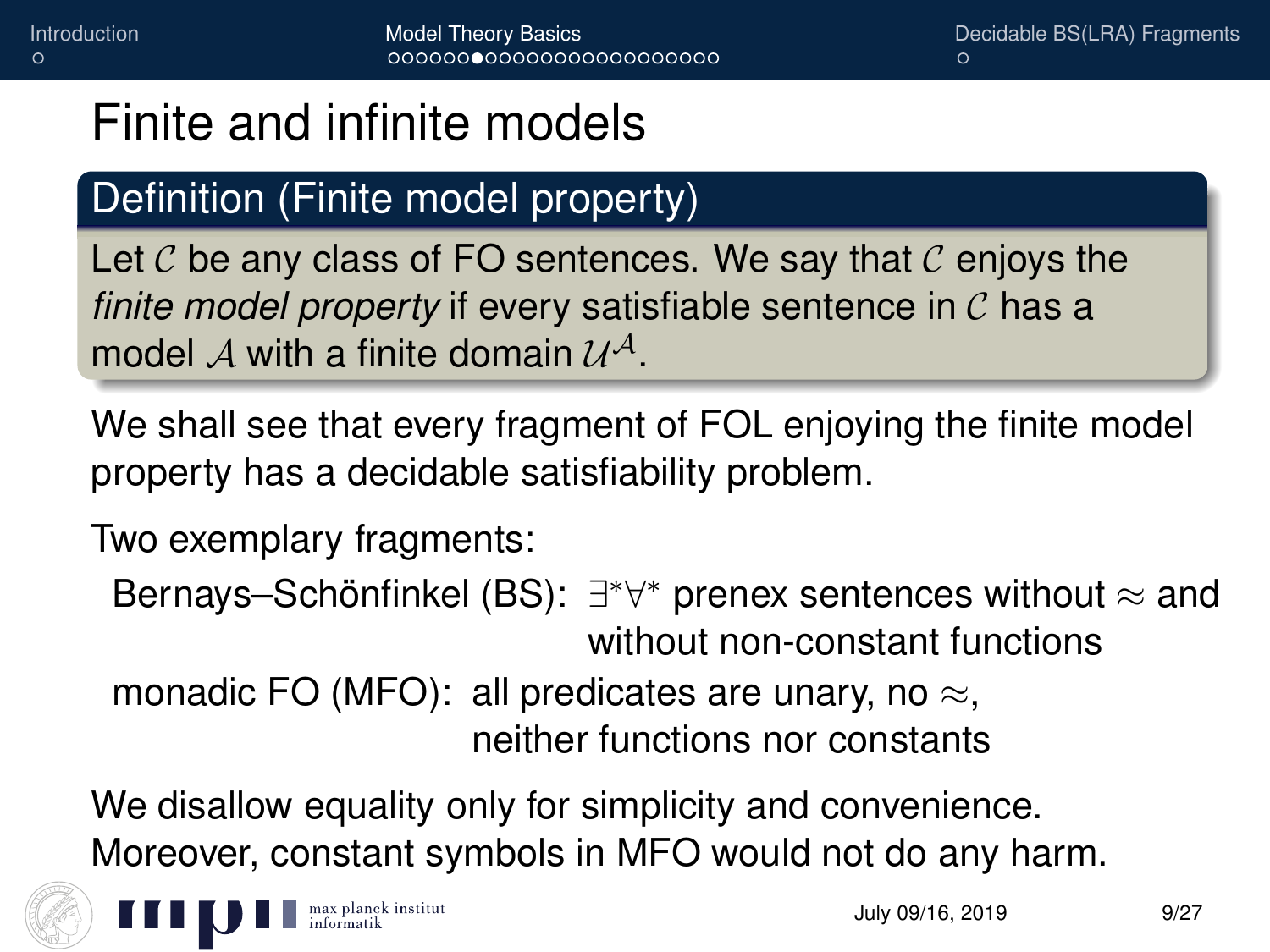### Lemma 1.1 (Prop. 6.0.4 in [BGG97])

Let  $\varphi$  be an FO sentence in prenex form with  $k$  universal quantifiers and length *n*. Let *m* be some positive integer. Whether  $\varphi$  has a model with  $m$  domain elements can be decided nondeterministically in time poly(*mkn*).

Proof: Assume w.l.o.g. that  $\varphi$  is fully Skolemized, i.e. it is of the form  $\forall \bar{x}$ .  $\psi(\bar{x})$  where  $\psi$  is quantifier free and  $\bar{x}$  has length  $k$ . Consider the following nondeterministic procedure.

- (1) Construct A with the domain  $\mathcal{U}^{\mathcal{A}} := \{1, \ldots, m\}$ . For every *k*-tuple  $a_1, \ldots, a_k \in \mathcal{U}^k$  guess sufficient information regarding the interpretation of terms  $t(\bar{x})$  and atoms  $A(\bar{x})$  occurring in  $\varphi$ . (Notice that the truth value of, e.g.,  $P(1, 2)$  under A need not be guessed, if *P* occurs in  $\varphi$  only in atoms  $P(x, x)$ , say.)
- (2) Verify that  $A \models \varphi$ .

 $\blacksquare$  max planck institut<br>informatik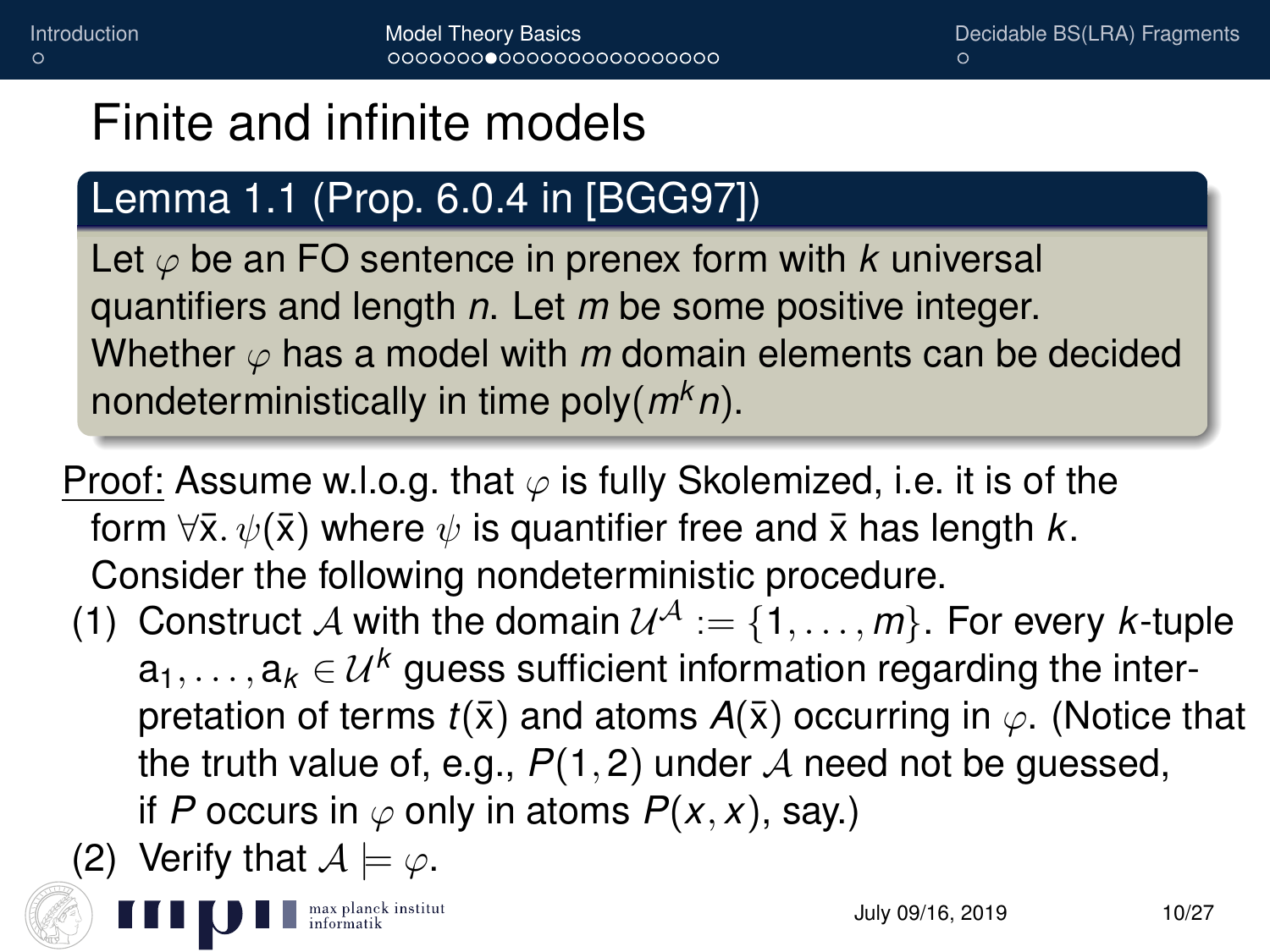### Theorem 1.2

Let  $\mathcal C$  be any class of FO sentences. If  $\mathcal C$  enjoys the finite model property, then we can decide satisfiability for all sentences in  $C$ .

The proof is based on Lemma 1.1.

But why don't we need an upper bound on the size *m* of smallest models of a given sentence  $\varphi$  to invoke the Lemma?

Enumerating upper bounds  $m = 1, 2, 3, \ldots$  only yields only a semi-decision procedure!

What is the missing piece?

 $\rightsquigarrow$  We have refutationally complete calculi for FOL, e.g. superposition. That is, we have a semi-decision procedure for *un*satisfiability, which complements the above procedure.

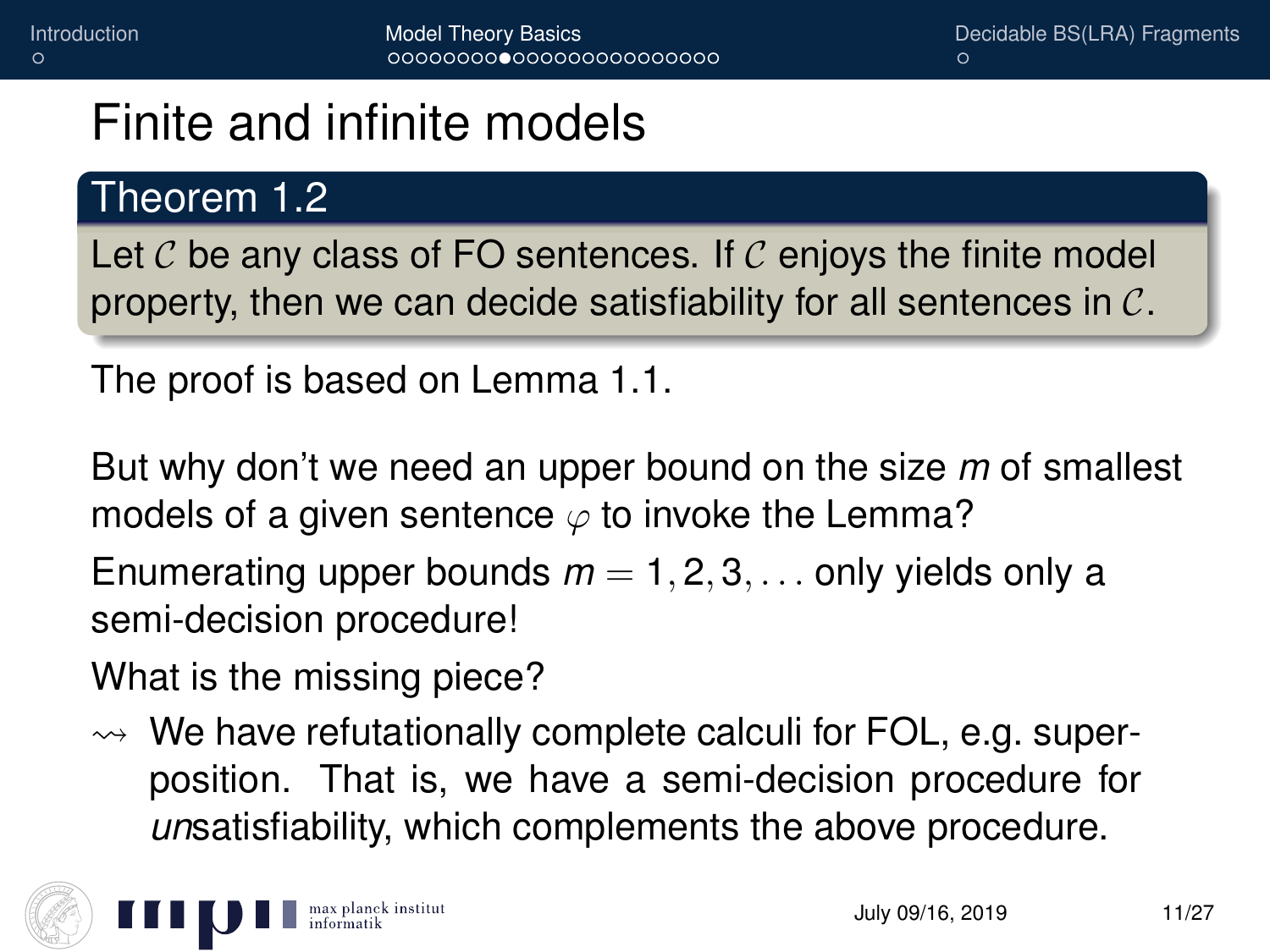### Proving the finite model property for BS

Bernays–Schönfinkel fragment:

all ∃ ∗∀ <sup>∗</sup> prenex FO sentences without non-constant functions and without  $\approx$ .

How can we show the finite model property for BS?

Let  $\varphi$  be a BS sentence and let  $\psi$  result from  $\varphi$  by exhaustive Skolemization. Then,  $\varphi$  and  $\psi$  are satisfiable over the same domains. By Herbrand's Theorem,  $\psi$  is satisfiable if and only if there is a Herbrand model for  $\psi$ . As the Herbrand domain for  $\psi$ , i.e. the domain of all terms built from  $\psi$ 's signature, is finite, we are done.

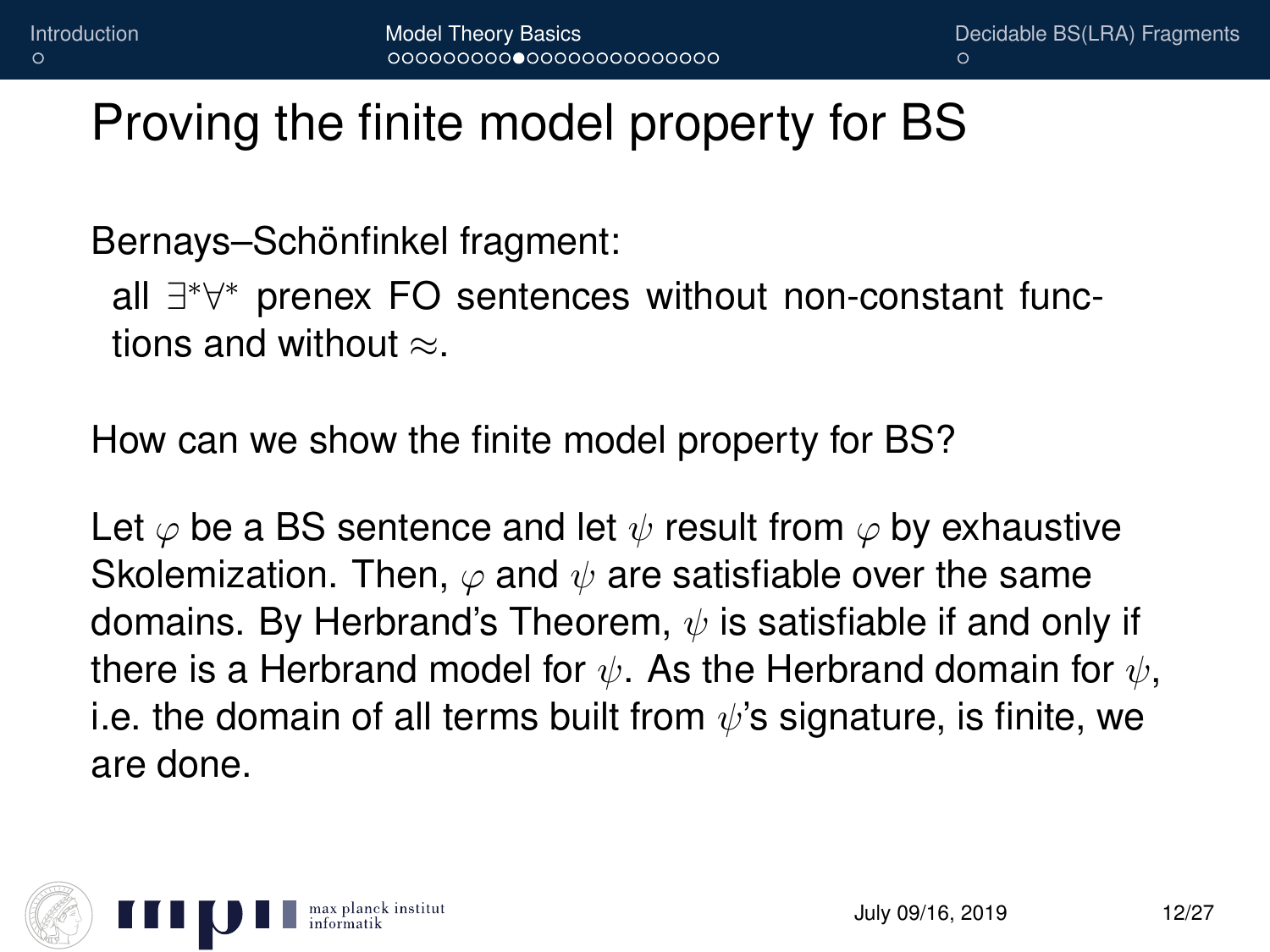## Proving the finite model property for BS

An alternative proof requires the notion of *substructures*:

### Definition (Substructure)

Let  $\Sigma = (\Pi, \Omega)$  be an FO signature and let A, B be  $\Sigma$ -structures. We call B a *substructure* of A if (a)  $\mathcal{U}^{\mathcal{B}} \subseteq \mathcal{U}^{\mathcal{A}},$ (b) for every  $P \in \Pi$  of arity *m* we have  $P^{\mathcal{B}} = P^{\mathcal{A}} \cap (\mathcal{U}^{\mathcal{B}})^m$ , (c) for every  $f \in \Pi$  of arity *m* and all  $a_1, \ldots, a_m \in \mathcal{U}^B$  we have  $f^{B}(a_1, \ldots, a_m) = f^{A}(a_1, \ldots, a_m).$ 

#### Lemma 1.3 (Substructure Lemma, Lemma III.5.7 in [EFT94])

Let  $\varphi$  be any prenex FO sentence without existential quantifiers. If A is a model of  $\varphi$ , then every substructure B of A is also a model of  $\varphi$ .

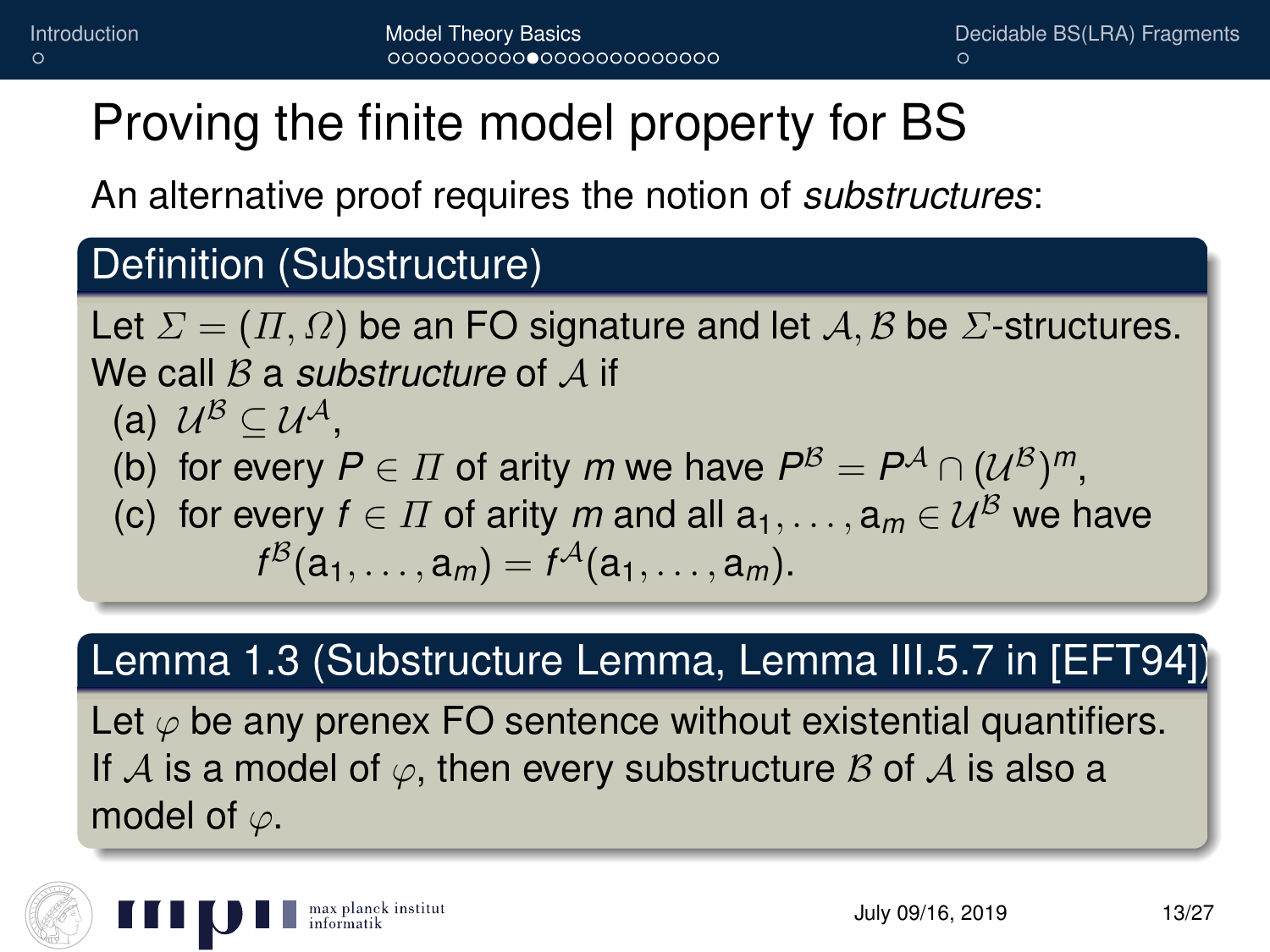[Introduction](#page-1-0) **[Model Theory Basics](#page-2-0) [Decidable BS\(LRA\) Fragments](#page-27-0)**<br>  $\circ$ 

### Substructure example



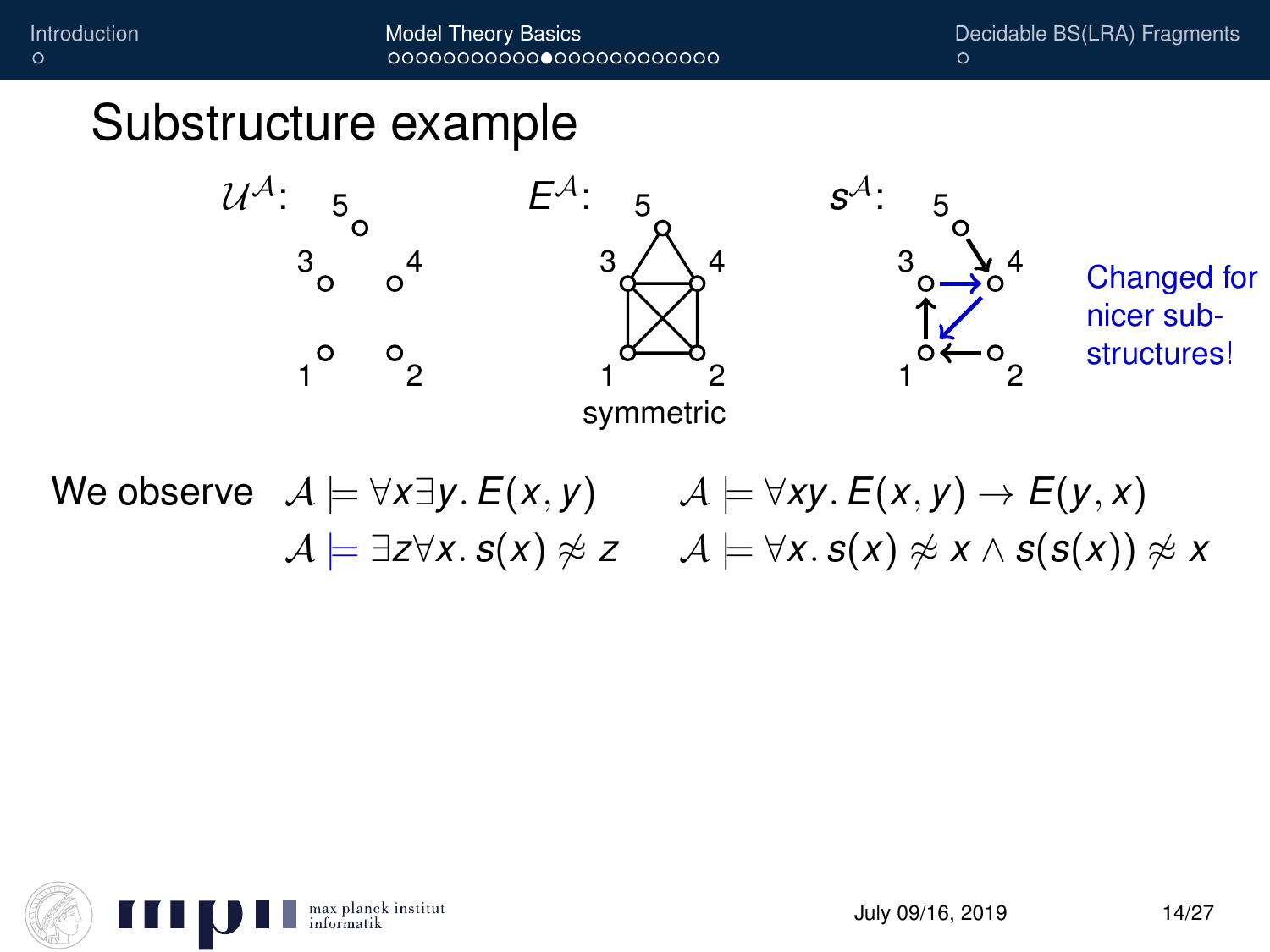[Introduction](#page-1-0) **[Model Theory Basics](#page-2-0) [Decidable BS\(LRA\) Fragments](#page-27-0)**<br>  $\circ$ 

### Substructure example

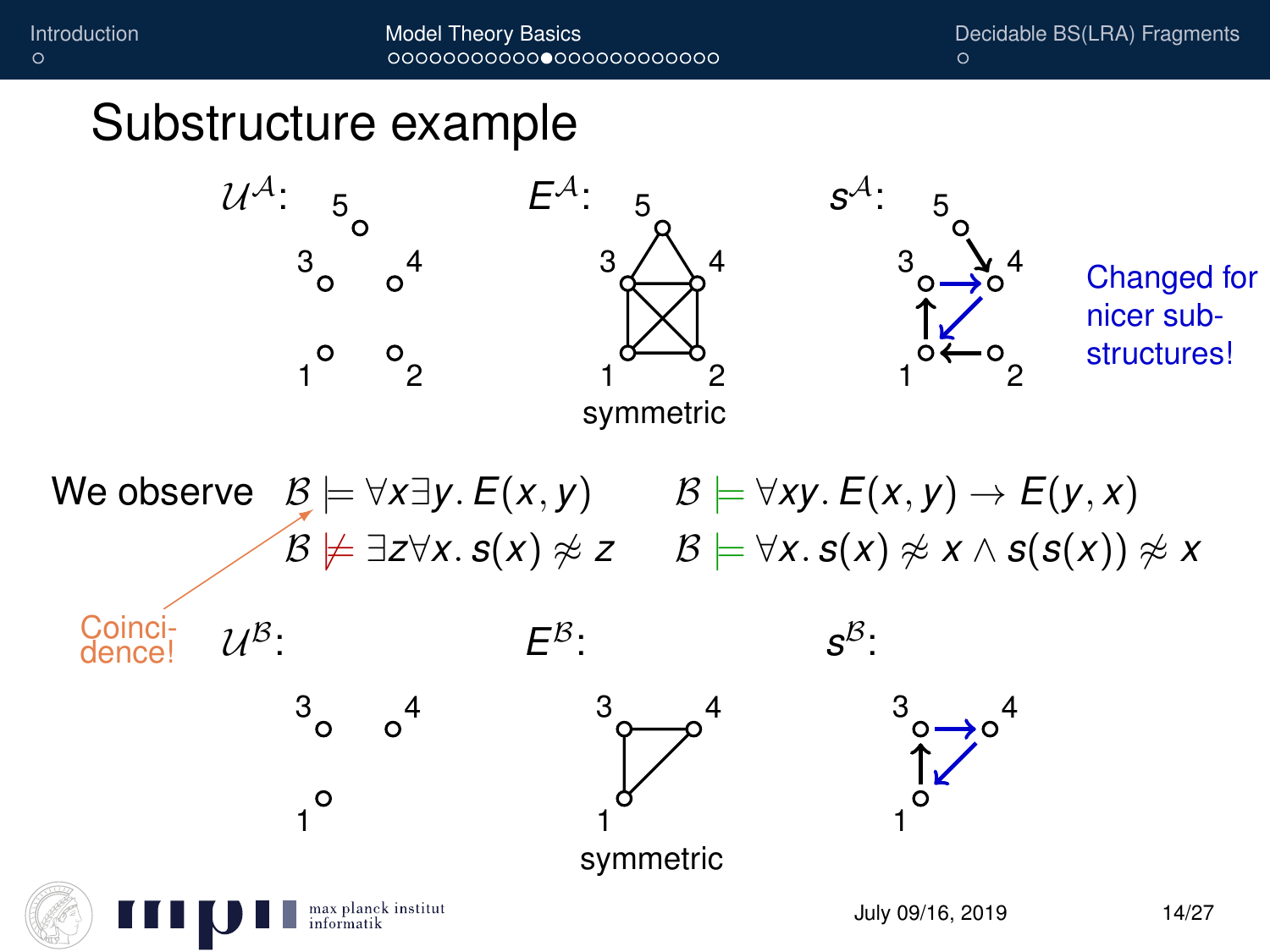Proving the finite model property for BS (cont'd)

Bernays–Schönfinkel fragment:

 $\exists^* \forall^*$  prenex sentences w/o non-constant functions and w/o  $\approx$ 

Finite model property via Substructure Lemma:

Let  $\varphi$  be a BS sentence and let  $\psi$  result from  $\varphi$  by exhaustive Skolemization. Suppose  $\psi$  has a model A (over  $\psi$ 's signature), possibly with infinite domain. Let  $c_1, \ldots, c_k$  be the constants occurring in  $\psi$ . Consider the following structure  $\mathcal B$  with  $\mathcal{U}^{\mathcal{B}}_{\bullet}:=\{\boldsymbol{c^{\mathcal{A}}_1},\ldots,\boldsymbol{c^{\mathcal{A}}_k}\},$  $P^{\mathcal{B}} := P^{\mathcal{A}} \cap (\mathcal{U}^{\mathcal{B}})^m$  for every *m*-ary predicate in  $\psi$ ,  $\pmb{c}^{\mathcal{B}} := \pmb{c}^{\mathcal{A}}$  for every constant in  $\psi.$ As  $\beta$  is a substructure of  $\mathcal{A}$ , the Substructure Lemma entails  $\mathcal{B} \models \psi$ , which entails  $\mathcal{B} \models \varphi$ .

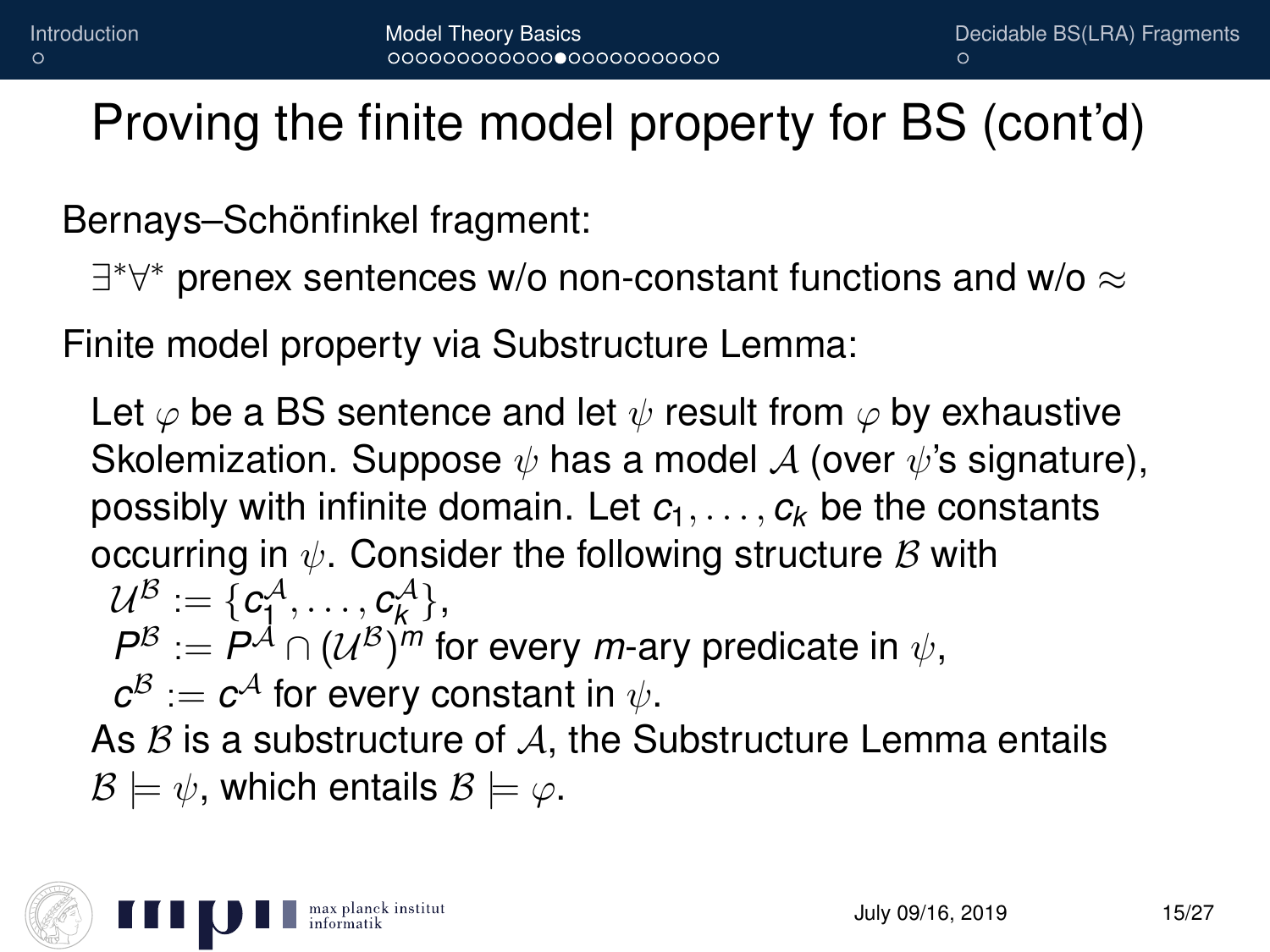# Proving the finite model property for BS

Notice that the above proof also works in the presence of equality.

In fact, the Substructure Lemma entails a stronger result:

#### Lemma 1.4

Let  $\varphi := \exists \nabla \forall \bar{x} \cdot \psi$  be any BS sentence with quantifier-free  $\psi$  and k constant symbols. Suppose, there is a model  $A \models \varphi$ . For any integer  $\ell$  with  $1 \leq k + |\bar{v}| \leq \ell \leq |\mathcal{U}^{\mathcal{A}}|$  there is a model  $\mathcal{B}$  of  $\varphi$  with  $|\mathcal{U}^{\mathcal{B}}| = \ell$ . If  $|\mathcal{U}^{\mathcal{A}}|$  is infinite,  $\ell$  is not bounded from above.



necessary *finite* core for satisfying substructures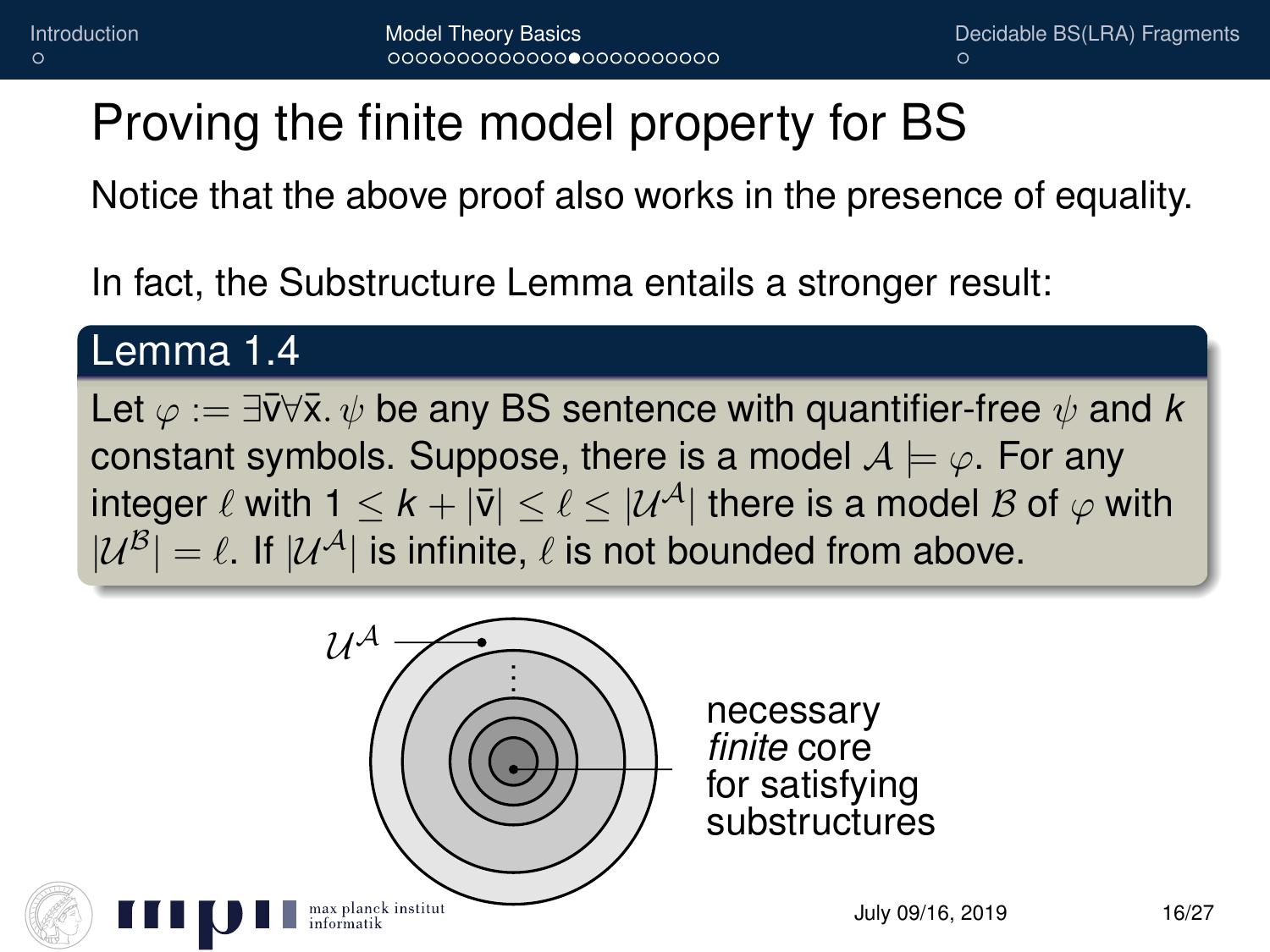## Proving the finite model property for BS

#### Theorem

The satisfiability problem for BS sentences is complete for NEXPTIME (nondet. exponential time).

Membership in NEXPTIME follows from Lemmas 1.1 and 1.4. NEXPTIME-hardness was shown by Lewis [Lew80], see also Theorem 6.2.21 in [BGG97].

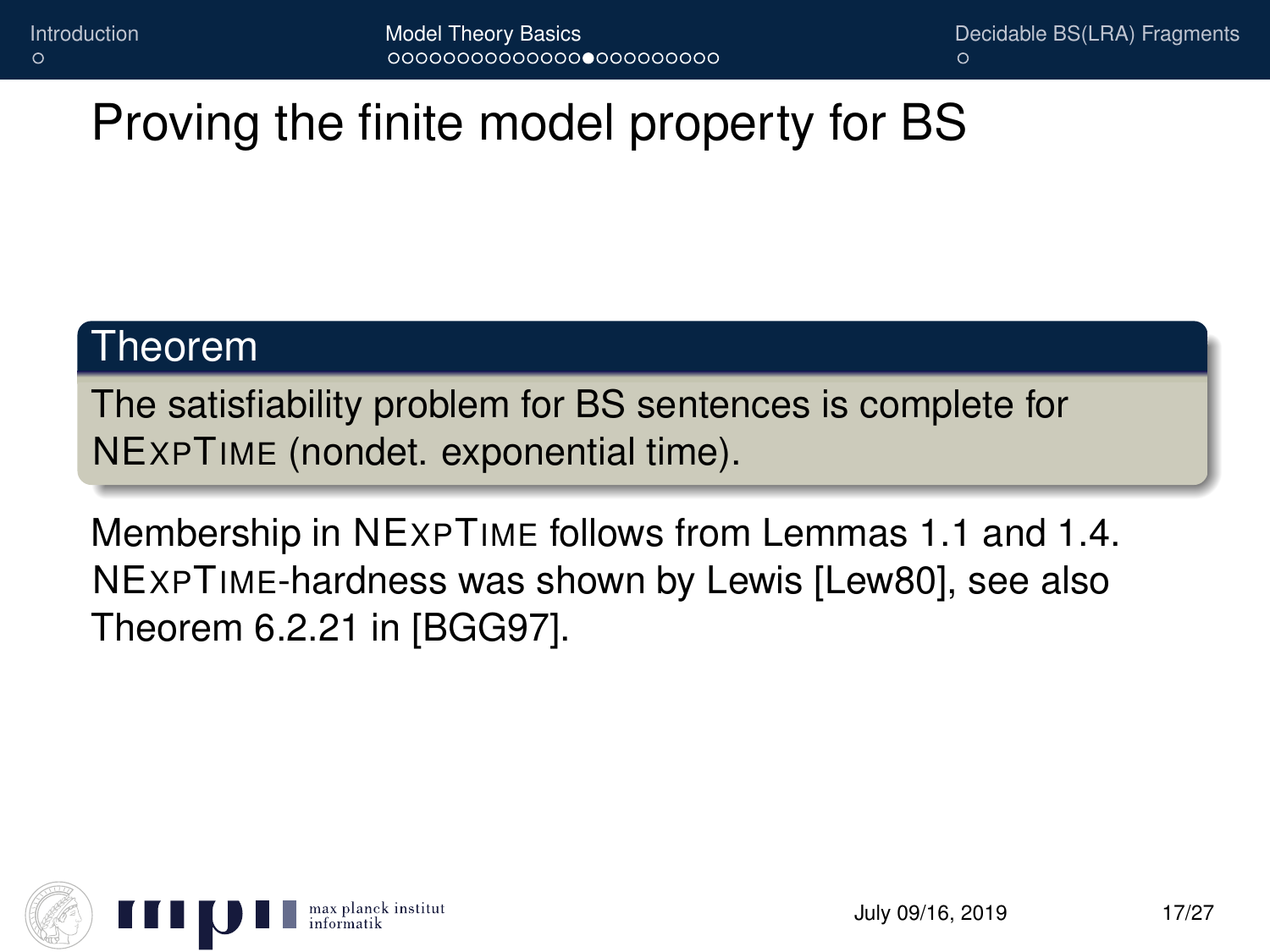### Domain constraints in BS

BS sentences can impose lower bounds on the size of models:

$$
\exists v_1,\ldots,v_k. \ \bigwedge_i \Bigl(P_i(v_i) \ \wedge \ \bigwedge_{j\neq i} \neg P_j(v_i) \ \wedge \ \neg P_i(v_j)\Bigr)
$$

BS sentences cannot impose upper bounds! In fact, no satisfiable FOL sentence without equality can (see next slide).

For BS with equality, consider the following examples:

$$
\forall xy. \, x \approx y
$$

$$
\exists v_1, \dots, v_k \forall x. \, \forall j \, x \approx v_i
$$

$$
\forall xy. \, \left(\bigwedge_{1 \leq i \leq k} (P_i(x) \leftrightarrow P_i(y))\right) \rightarrow x \approx y
$$

What are the imposed size bounds?

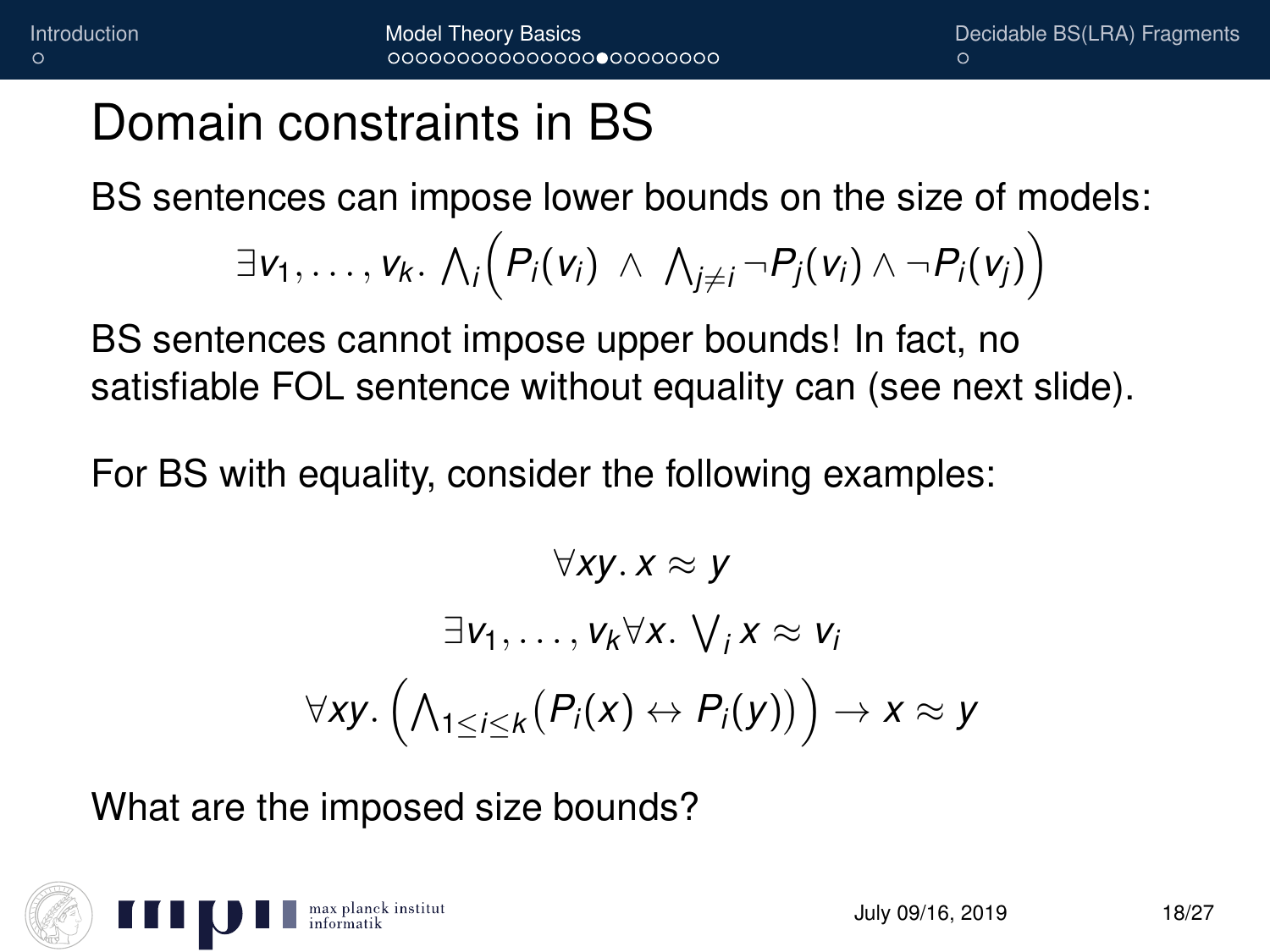### Domain constraints in FOL

Theorem (Upward Löwenheim-Skolem Thm. for FOL w/o  $\approx$ )

Let  $\varphi$  be any satisfiable FO sentence without equality and let  $\mathcal U$ be any set. Then, there is a model  $\mathcal{B} \models \varphi$  whose domain  $\mathcal{U}^{\mathcal{B}}$  is a superset of  $U$ .

Proof: Let A be a model of  $\varphi$ . Fix some element a<sub>0</sub>  $\in \mathcal{U}^{\mathcal{A}}$ . We define  ${\cal B}$  such that  ${\cal U}^{\cal B}$  is the disjoint union of  ${\cal U}^{\cal A}$  and  ${\cal U}.$  Let  $\tau$  be the mapping  $\mathcal{U}^{\mathcal{B}}\to \mathcal{U}^{\mathcal{A}}$  with  $\tau(\mathsf{a})=\mathsf{a}$  for every  $\mathsf{a}\in \mathcal{U}^{\mathcal{A}}$  and  $\tau$ (a) = a<sub>0</sub> for every a  $\in \mathcal{U}$ . For every *m*-ary predicate *P* we set  $\mathcal{P}^{\mathcal{B}}:=\big\{(\mathsf{a}_1,\ldots,\mathsf{a}_m)\in\mathcal{U}^{\mathcal{B}}\ \big\vert\ \big(\tau(\mathsf{a}_1),\ldots,\tau(\mathsf{a}_m)\big)\in\mathcal{P}^{\mathcal{A}}\big\}.$ For every *m*-ary function *f* and all  $a_1, \ldots, a_m \in \mathcal{U}^B$  we set  $f^{\mathcal{B}}(\mathsf{a}_1,\ldots,\mathsf{a}_m) := f^{\mathcal{A}}\big(\tau(\mathsf{a}_1),\ldots,\tau(\mathsf{a}_m)\big).$ It is not hard to show that  $B \models \varphi$  follows from  $A \models \varphi$ . (Exercise!)

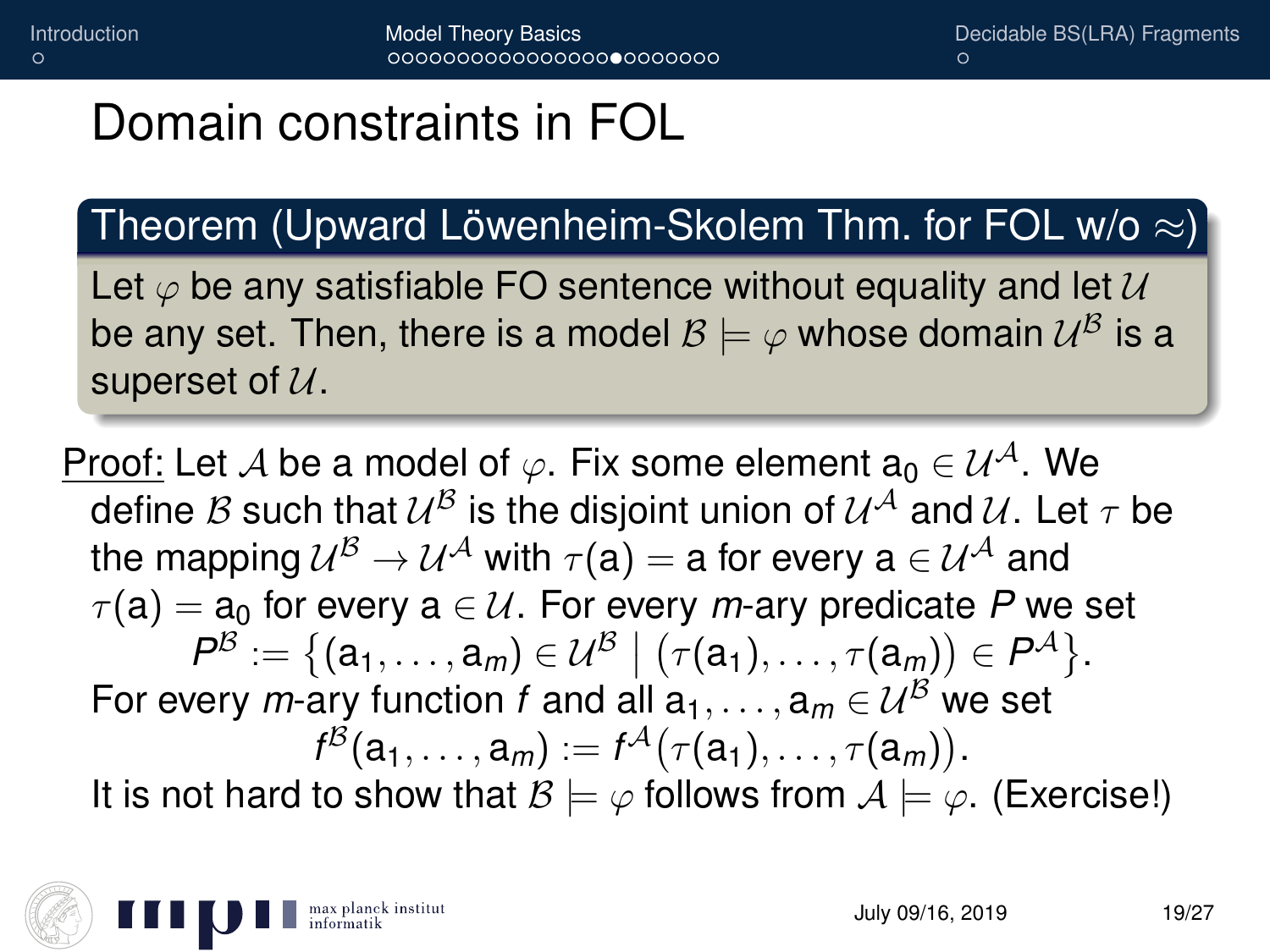## Domain constraints in FOL

### Theorem (Löwenheim-Skolem Thm., from finite to infinite)

Let  $\Phi$  be a set of FO sentences (with  $\approx$ ) such that for every integer *n* there exists a finite model  $A_n \models \Phi$  with at least *n* domain elements. Then,  $\Phi$  has an infinite model.

Proof: For every positive *n* let  $\psi_n$  be a satisfiable FO sentence whose models all have size  $> n$  (see previous slides for an example). Consider the formula sets  $\Phi_m := \Phi \cup \{\psi_n \mid 2 \leq n \leq m\}$ and  $\varPhi':=\bigcup_{m\geq 2}\varPhi_m.$  Since  $\varPhi$  is satisfiable over arbitrarily large finite structures, each set  $\Phi_m$  is satisfiable, too. Since each finite subset of  $\Phi'$  is contained in some  $\Phi_m$ , *compactness of FOL* entails that  $\varPhi'$  is satisfiable as well. For any model  $\mathcal{B} \models \varPhi'$  we get  $\mathcal{B} \models \varPhi$  and  $\mathcal{B} \models \{\psi_{\boldsymbol{n}} \mid \boldsymbol{n} \geq 2\}.$  Due to the latter,  $\mathcal{B}$ 's domain  $\mathcal{U}^{\mathcal{B}}$ must be infinite.

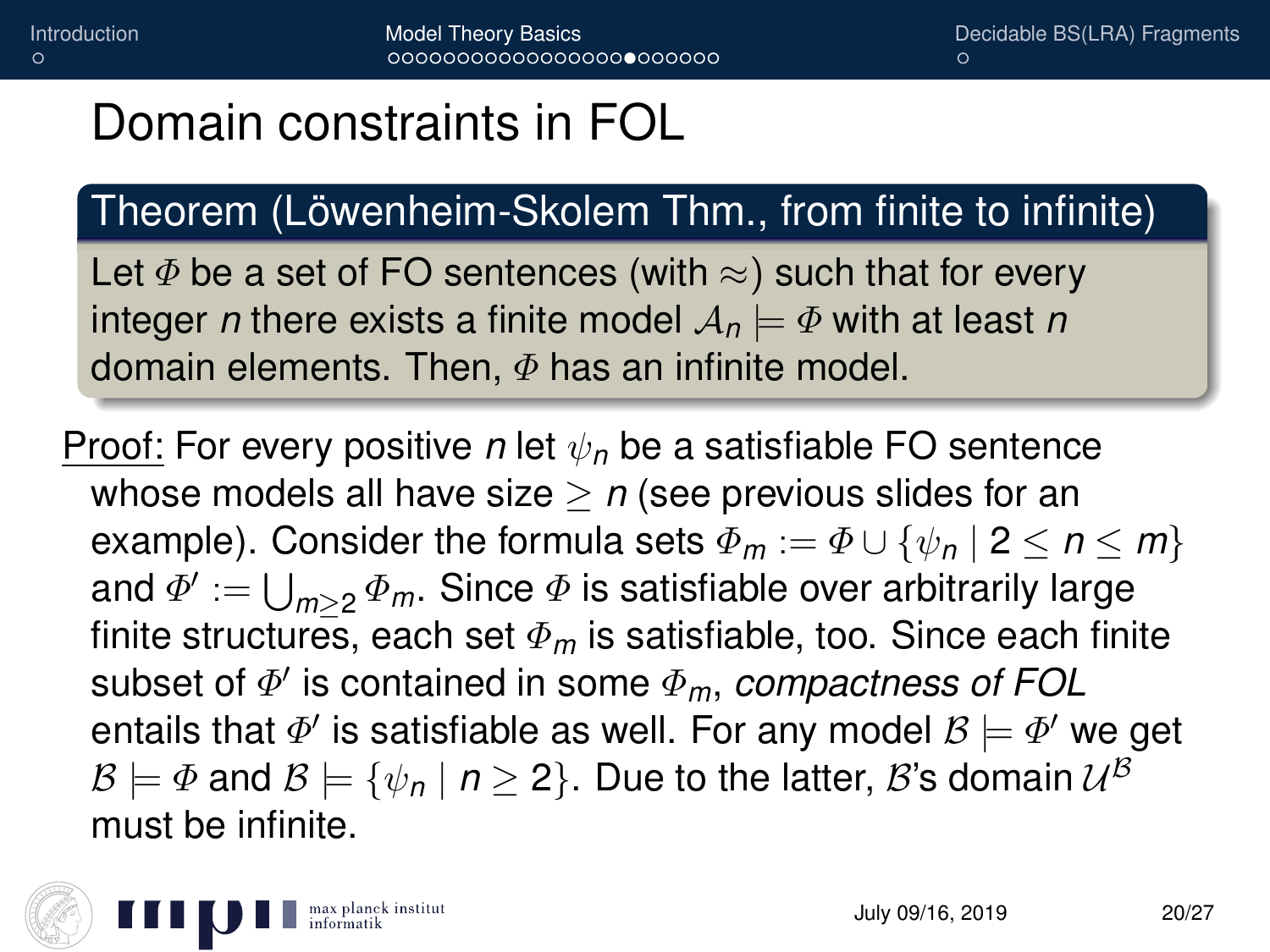## Domain constraints in FOL

The above theorem has interesting consequences. For instance, it entails some limitations regarding the expressiveness of FOL.

#### Proposition (FOL cannot express finiteness)

There is no signature  $\Sigma$  and  $\Sigma$ -sentence  $\varphi$  such that for all  $\varSigma$ -structures  $\mathcal A$  we have  $\mathcal A \models \varphi$  if and only if  $\mathcal U^{\mathcal A}$  is finite.

Proof: Exercise!

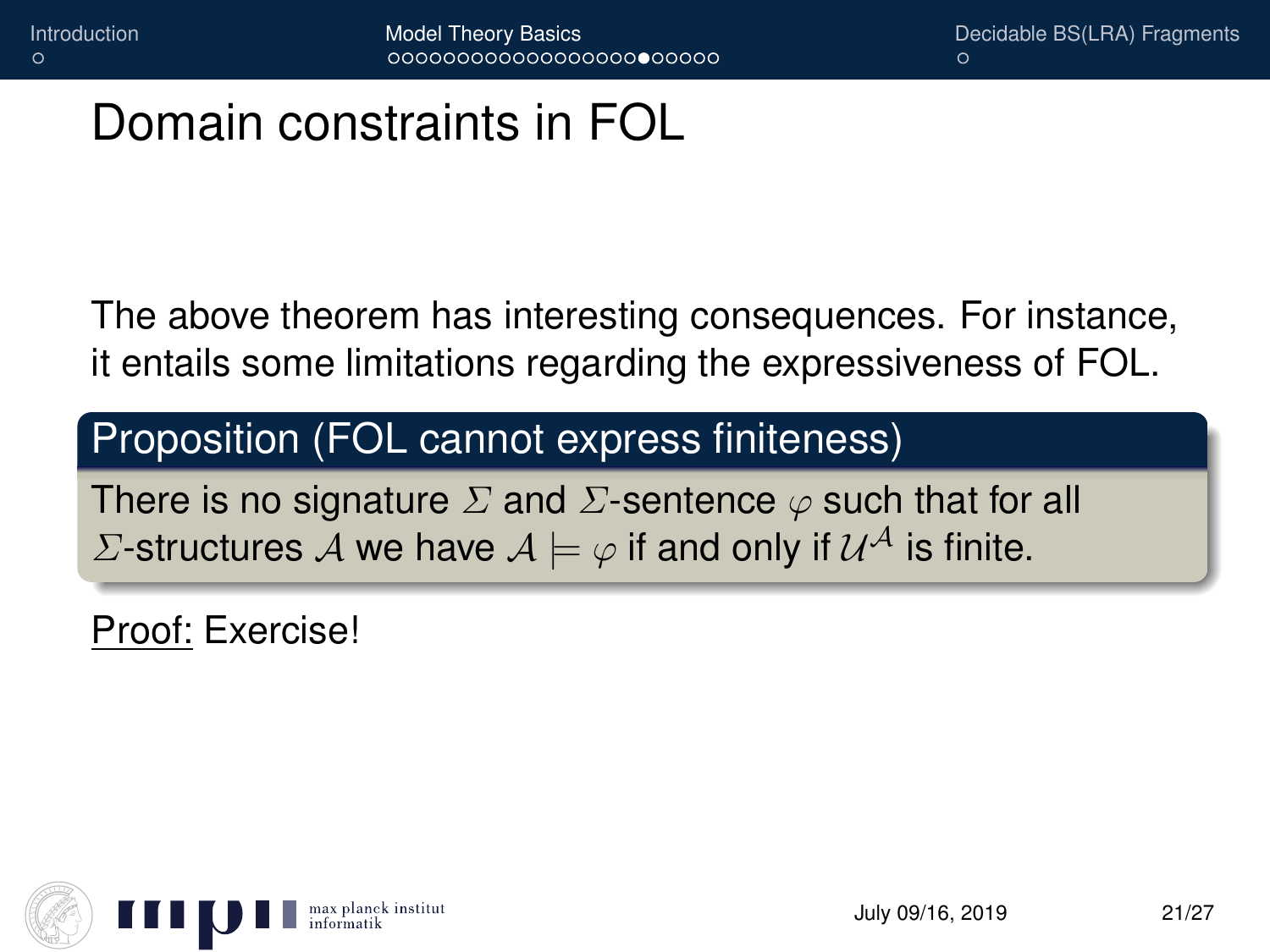## FOL cannot control infinite domains

### Theorem (Löwenheim-Skolem Thm., from infinite to larger)

Let  $\varphi$  be any FO sentence (with  $\approx$ ) that is satisfied by some structure with an infinite domain. Let  $U$  be any set. Then, there is some model  $A \models \varphi$  whose domain is a superset of  $\mathcal{U}$ .

#### Theorem (Downward Löwenheim-Skolem Theorem)

Consider any signature  $\Sigma = (\Pi, \Omega)$  with countable  $\Pi$  and  $\Omega$ . (i) Every satisfiable set of  $\Sigma$ -sentences without equality has an infinite countable model.

(ii) Every satisfiable set of  $\Sigma$ -sentences with equality has a (finite or infinite) countable model.

For proofs, see [EFT94], Chapter VI, or [End01], Section 2.6, or [Hod97], Corollaries 3.1.4 and 5.1.4.

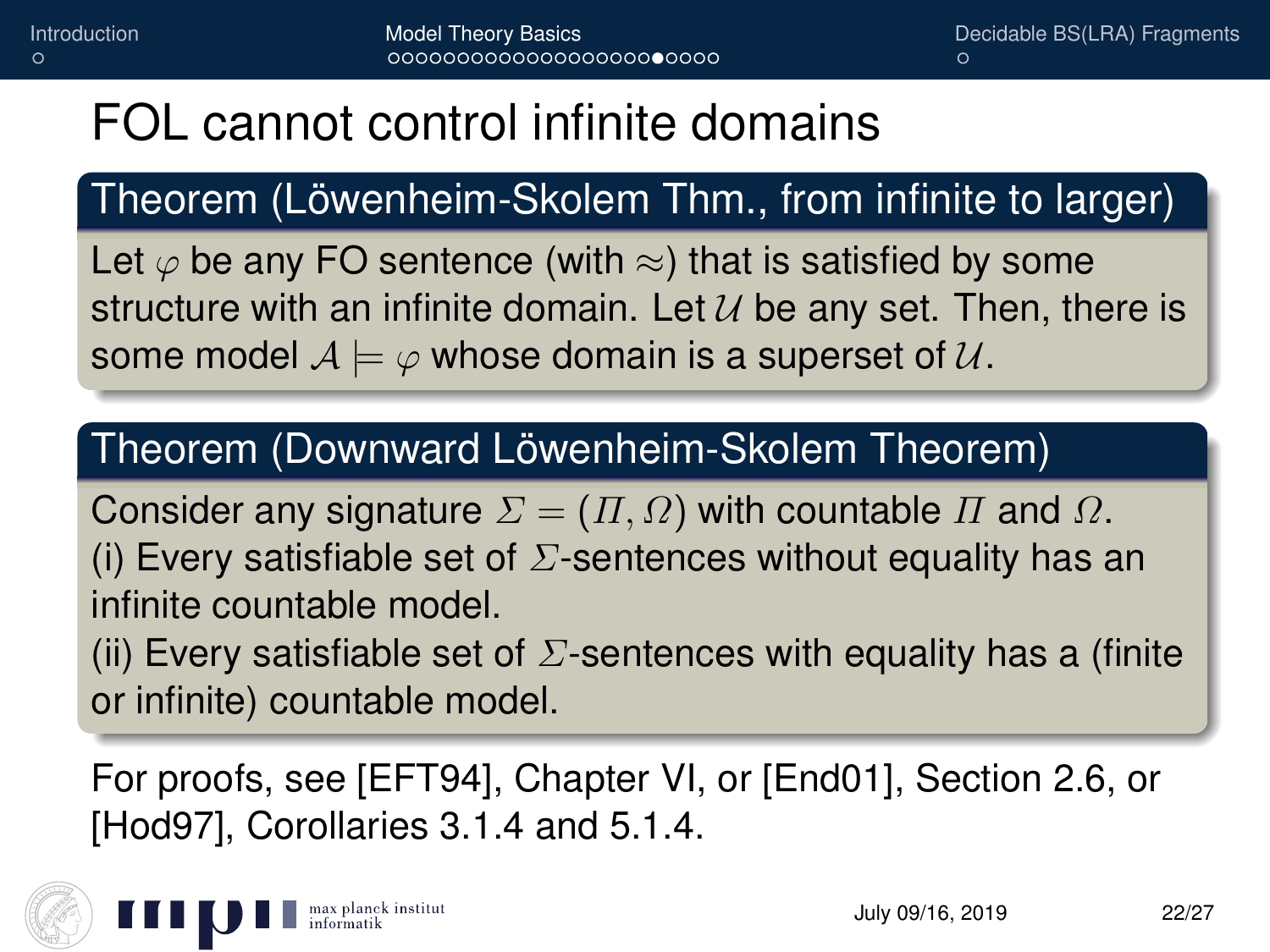## FOL cannot control infinite domains

Due to the Löwenheim–Skolem Theorems, it becomes clear that first-order logic is not expressive enough to characterize the natural numbers, the integers, the rationals, or the reals.

#### **Proposition**

There is no countable first-order signature  $\Sigma$  and no set  $\Phi$  of  $\Sigma$ -sentences such that all models of  $\Phi$  are isomorphic to N. The same holds for  $\mathbb{Z}, \mathbb{Q}, \mathbb{R}$ .

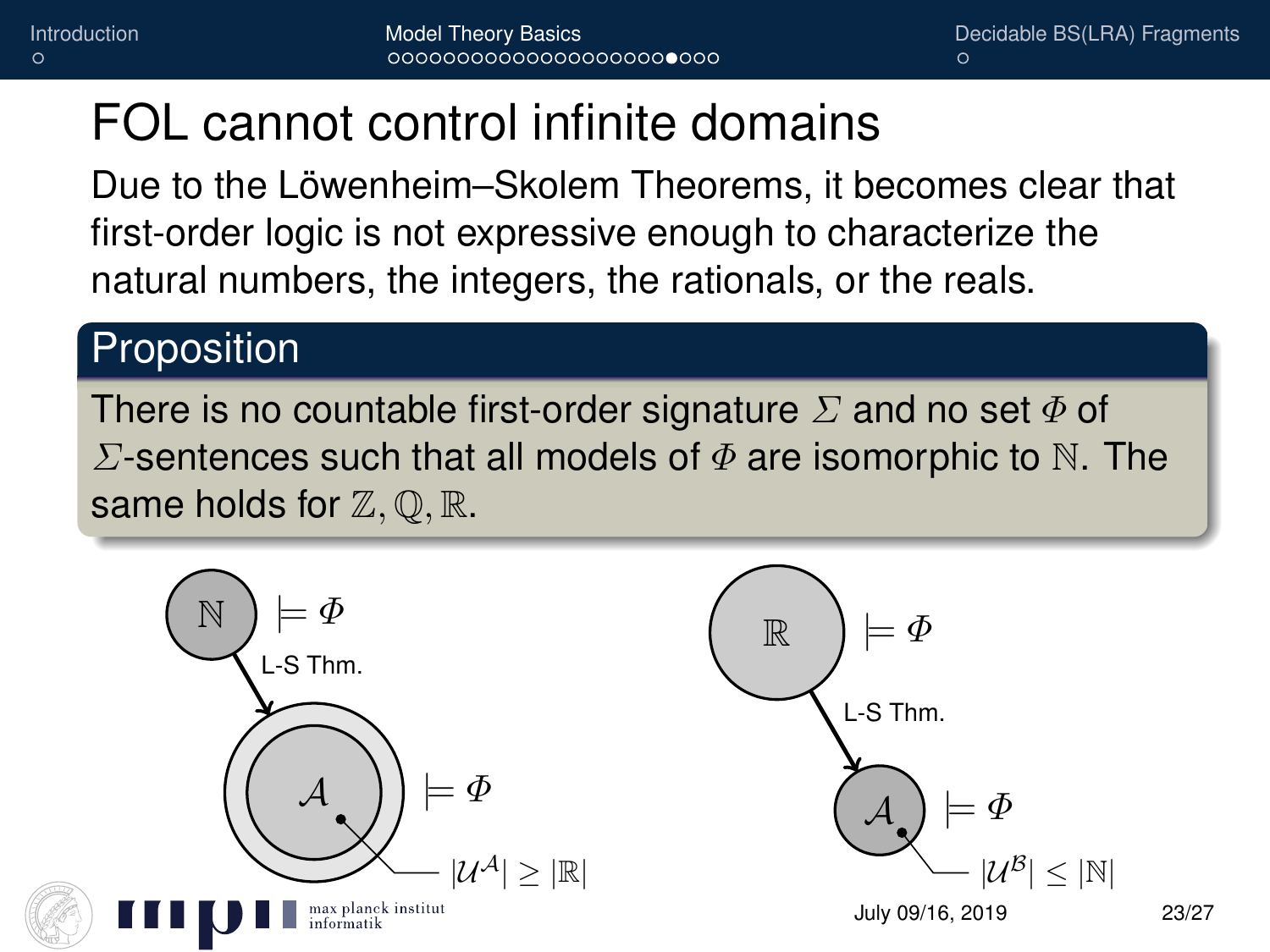## Proving the finite model property for MFO Monadic first-order fragment (MFO):

only unary predicates, no  $\approx$ , no non-constant functions

Consider any satisfiable MFO sentence  $\varphi$  with *k* distinct unary predicates  $P_1, \ldots, P_k$ . Let  $A \models \varphi$ .

How can  $\varphi$  distinguish two domain elements a, b  $\in \mathcal{U}^{\mathcal{A}}$ ? Only by some  $P_i$  such that  $A \models P_i$ (a) and  $A \not\models P_i$ (b) or vice versa.

Set a  $\sim$  b iff  $\mathcal{A} \models P_i(\mathsf{a}) \leftrightarrow P_i(\mathsf{b})$  for all *i*. Define  $\mathcal{U}^{\mathcal{B}} := \mathcal{U}^{\mathcal{A}}/_\sim$ .



planck institut

Prove  $\mathcal{B} \models \varphi$ . (Exercise!)  $\mathcal{U}^{\mathcal{B}}$  contains at most 2<sup>k</sup> elements.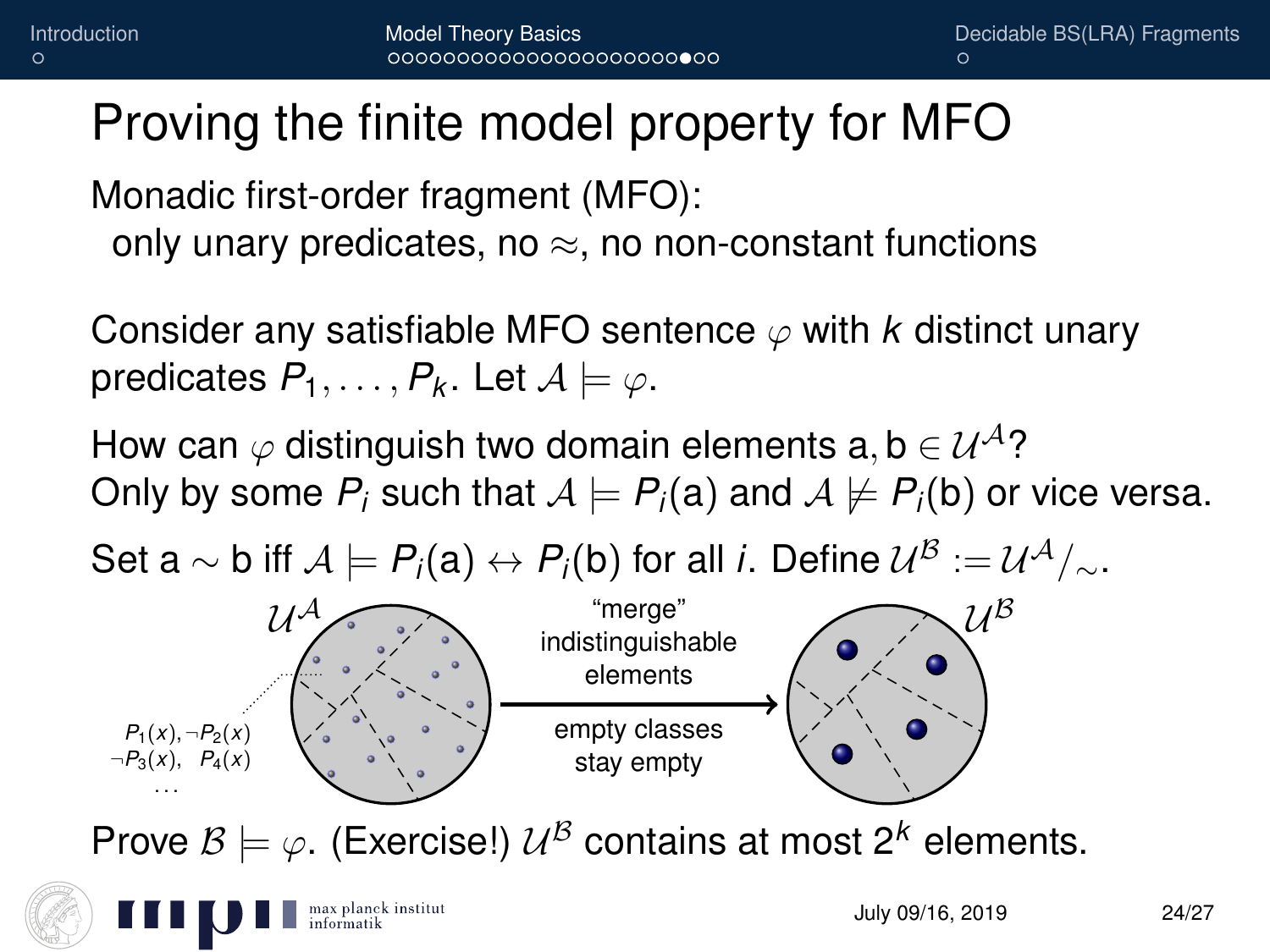## Proving the finite model property for MFO

### Lemma 1.5 (Finite models for MFO with  $\approx$  and constants)

Let  $\varphi$  be a satisfiable FO sentence with *k* predicates, all unary, *m* constants, and  $\ell$  quantifiers. There is a model  $A \models \varphi$  with at most  $(m + \ell) \cdot 2^k$  domain elements.

Proof: Since we allow equality, it is in general not sufficient to keep only one representative for every equivalence class in  $\mathcal{U}^{\mathcal{A}}/_\sim$ . For each such class we pick  $(m + \ell)$  distinct elements (if available in  $\mathcal{A}$ ; otherwise we select all the available ones) and put them into  $\mathcal{U}^{\mathcal{B}}$ . Their membership w.r.t.  $P^{\mathcal{B}}_i$  is defined like in  $\mathcal{A}$ . After defining the constants  $c^\mathcal{B}$  appropriately,  $\mathcal{B} \models \varphi$  follows. (Exercise!)

#### Theorem

Satisfiability for MFO sentences is NEXPTIME-complete.

Membership: L 1.1 and 1.5. Hardness: see Thm 6.2.13 in [BGG97].  $J<sub>U</sub>$ luly 09/16, 2019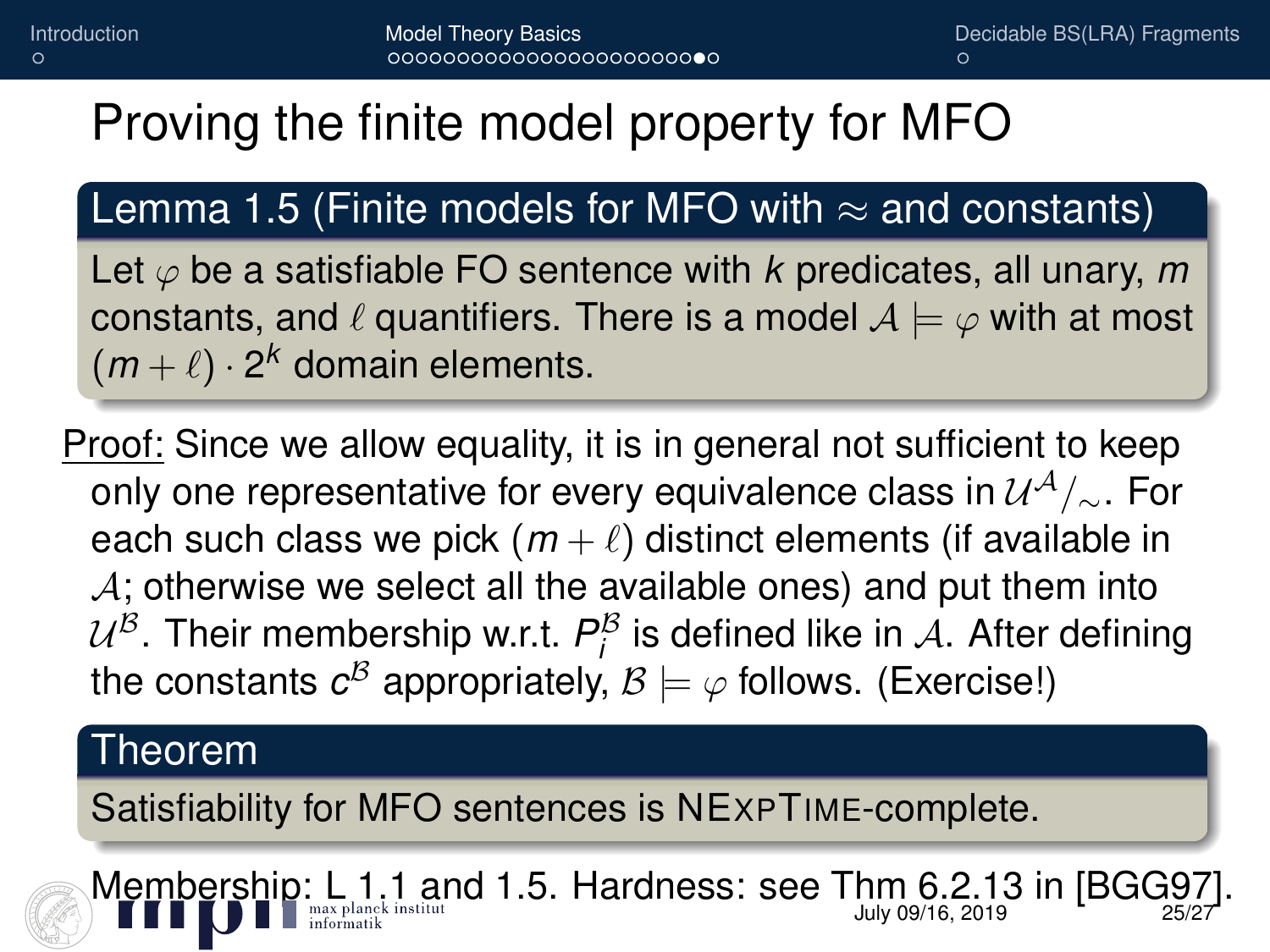### References

- [BGG97] Börger, Grädel, Gurevich. *The Classical Decision Problem.* Springer, 1997
- [EFT94] Ebbinghaus, Flum, Thomas. *Mathematical Logic.* Second edition. Springer, 1994
- [End01] Enderton. *A Mathematical Introduction to Logic.* Second edition. Academic Press, 2001
- [Hod97] Hodges. *A Shorter Model Theory.* Cambridge University Press, 1997
- [Lew80] Lewis. *Complexity Results for Classes of Quantificational Formulas.* J. of Computer and System Sciences 21(3), 1980

Acknowledgment:

Many of the shown proofs follow the outline of similar proofs from the course *Advanced Logics*, held by Christel Baier at Dresden University in summer 2011. For any typos and errors in the present slides solely the author of the slides is to be blamed.